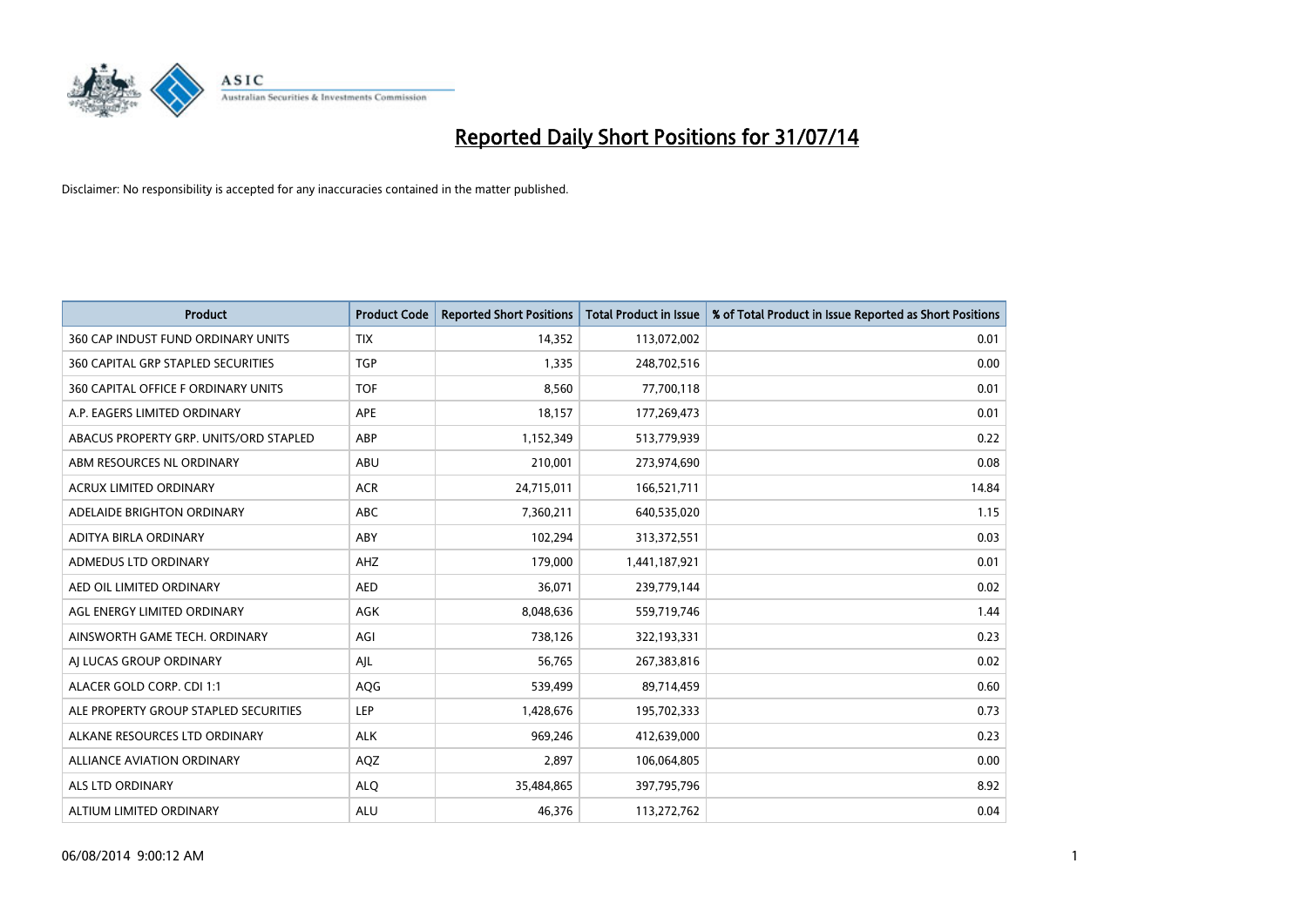

| <b>Product</b>                          | <b>Product Code</b> | <b>Reported Short Positions</b> | <b>Total Product in Issue</b> | % of Total Product in Issue Reported as Short Positions |
|-----------------------------------------|---------------------|---------------------------------|-------------------------------|---------------------------------------------------------|
| ALTONA MINING LTD ORDINARY              | <b>AOH</b>          | 114,245                         | 532,579,704                   | 0.02                                                    |
| ALUMINA LIMITED ORDINARY                | AWC                 | 92,766,328                      | 2,806,225,615                 | 3.31                                                    |
| AMALGAMATED HOLDINGS ORDINARY           | AHD                 | 18,932                          | 157,864,530                   | 0.01                                                    |
| AMCOM TELECOMM, ORDINARY                | AMM                 | 2,198,747                       | 264,835,089                   | 0.83                                                    |
| AMCOR LIMITED ORDINARY                  | AMC                 | 5,521,107                       | 1,206,684,923                 | 0.46                                                    |
| AMP LIMITED ORDINARY                    | AMP                 | 24,710,466                      | 2,957,737,964                 | 0.84                                                    |
| ANSELL LIMITED ORDINARY                 | <b>ANN</b>          | 6,073,006                       | 152,937,881                   | 3.97                                                    |
| ANTARES ENERGY LTD ORDINARY             | AZZ                 | 101,564                         | 255,000,000                   | 0.04                                                    |
| ANZ BANKING GRP LTD ORDINARY            | ANZ                 | 9,929,480                       | 2,756,593,636                 | 0.36                                                    |
| APA GROUP STAPLED SECURITIES            | <b>APA</b>          | 16,243,130                      | 835,750,807                   | 1.94                                                    |
| APN NEWS & MEDIA ORDINARY               | <b>APN</b>          | 1,807,568                       | 1,029,041,356                 | 0.18                                                    |
| AQUARIUS PLATINUM. ORDINARY             | <b>AOP</b>          | 1,145,852                       | 1,464,872,899                 | 0.08                                                    |
| AQUILA RESOURCES ORDINARY               | <b>AQA</b>          | 385,208                         | 411,804,442                   | 0.09                                                    |
| ARB CORPORATION ORDINARY                | <b>ARP</b>          | 1,443,813                       | 72,493,302                    | 1.99                                                    |
| ARDENT LEISURE GROUP STAPLED SECURITIES | AAD                 | 4,820,588                       | 405,055,708                   | 1.19                                                    |
| ARISTOCRAT LEISURE ORDINARY             | ALL                 | 3,798,898                       | 622,710,823                   | 0.61                                                    |
| ARRIUM LTD ORDINARY                     | ARI                 | 40,426,661                      | 1,366,183,142                 | 2.96                                                    |
| ASALEO CARE LIMITED ORDINARY            | AHY                 | 3,502,220                       | 603,059,070                   | 0.58                                                    |
| ASCIANO LIMITED ORDINARY                | <b>AIO</b>          | 4,740,723                       | 975,385,664                   | 0.49                                                    |
| ASG GROUP LIMITED ORDINARY              | ASZ                 | 543,824                         | 206,720,839                   | 0.26                                                    |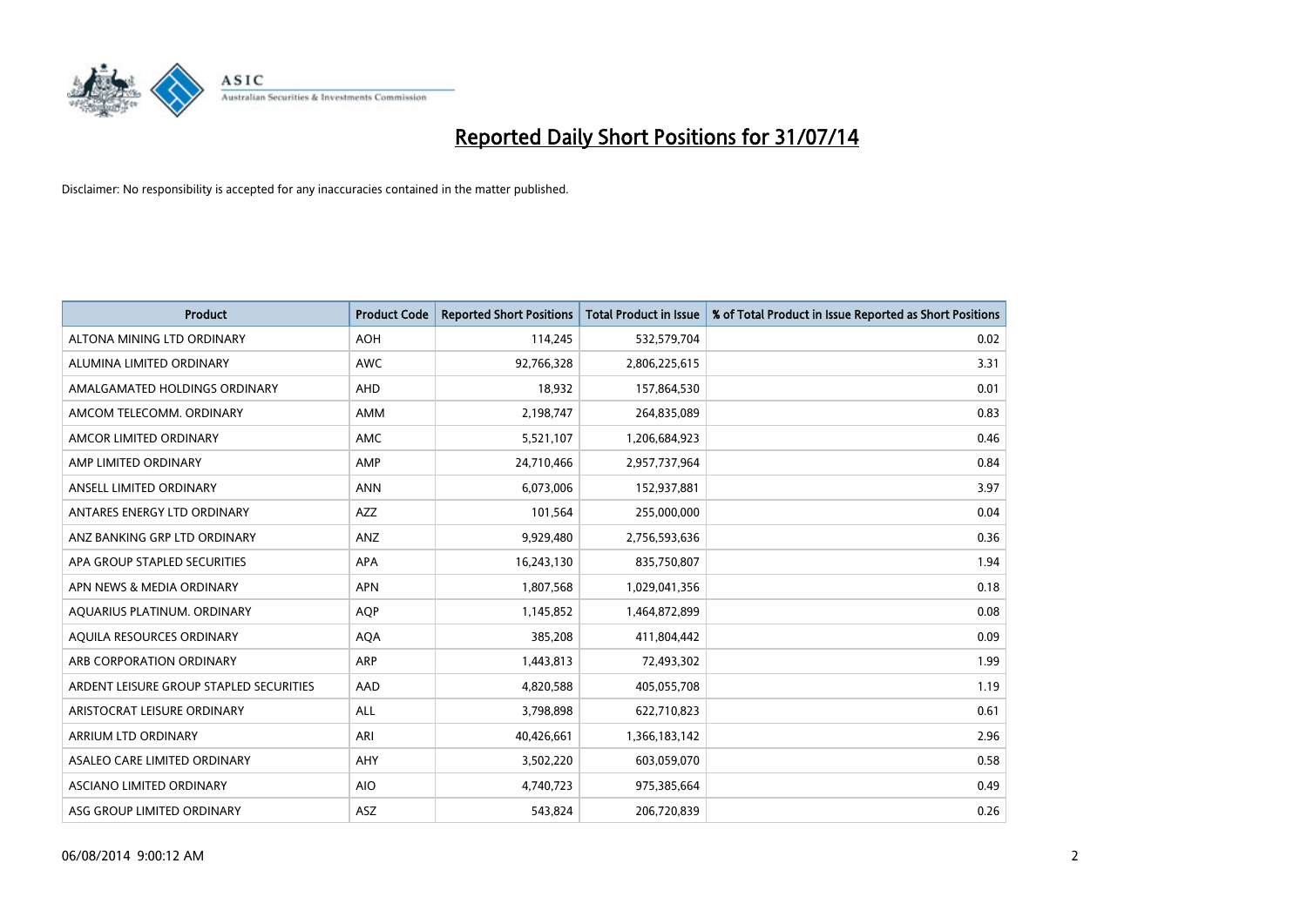

| <b>Product</b>                            | <b>Product Code</b> | <b>Reported Short Positions</b> | <b>Total Product in Issue</b> | % of Total Product in Issue Reported as Short Positions |
|-------------------------------------------|---------------------|---------------------------------|-------------------------------|---------------------------------------------------------|
| ASPEN GROUP ORD/UNITS STAPLED             | APZ                 | 59,282                          | 119,948,774                   | 0.05                                                    |
| ASTRO JAP PROP GROUP STAPLED US PROHIBIT. | AJA                 | 25,712                          | 67,211,752                    | 0.04                                                    |
| ASX LIMITED ORDINARY                      | ASX                 | 4,571,929                       | 193,595,162                   | 2.36                                                    |
| ATLAS IRON LIMITED ORDINARY               | <b>AGO</b>          | 137,956,729                     | 915,496,158                   | 15.07                                                   |
| ATRUM COAL NL ORDINARY                    | ATU                 | 206,260                         | 76,305,842                    | 0.27                                                    |
| AURIZON HOLDINGS LTD ORDINARY             | AZJ                 | 4,944,942                       | 2,137,284,503                 | 0.23                                                    |
| AURORA OIL & GAS ORDINARY                 | <b>AUT</b>          | 15,477                          | 448,785,778                   | 0.00                                                    |
| AUSDRILL LIMITED ORDINARY                 | ASL                 | 22,445,171                      | 312,277,224                   | 7.19                                                    |
| AUSENCO LIMITED ORDINARY                  | AAX                 | 2,415,395                       | 168,449,799                   | 1.43                                                    |
| <b>AUSTAL LIMITED ORDINARY</b>            | ASB                 | 150,901                         | 346,379,377                   | 0.04                                                    |
| AUSTBROKERS HOLDINGS ORDINARY             | <b>AUB</b>          | 368,505                         | 59,955,596                    | 0.61                                                    |
| AUSTIN ENGINEERING ORDINARY               | ANG                 | 1,359,877                       | 84,274,004                    | 1.61                                                    |
| AUSTRALAND PROPERTY STAPLED SECURITY      | <b>ALZ</b>          | 92,133                          | 578,984,528                   | 0.02                                                    |
| AUSTRALIAN AGRICULT, ORDINARY             | AAC                 | 3,185,624                       | 532,474,721                   | 0.60                                                    |
| AUSTRALIAN FOUNDAT, ORDINARY              | AFI                 | 100                             | 1,049,055,166                 | 0.00                                                    |
| AUSTRALIAN INFR LTD ORDINARY              | <b>AIX</b>          | 14,364                          | 620,733,944                   | 0.00                                                    |
| AUSTRALIAN PHARM, ORDINARY                | API                 | 10,791,015                      | 488,115,883                   | 2.21                                                    |
| AUTOMOTIVE HOLDINGS ORDINARY              | AHE                 | 525,393                         | 306,437,941                   | 0.17                                                    |
| AVANCO RESOURCES LTD ORDINARY             | AVB                 | 64,708                          | 1,661,675,855                 | 0.00                                                    |
| AVEO GROUP STAPLED SECURITIES             | AOG                 | 11,125,311                      | 500,111,460                   | 2.22                                                    |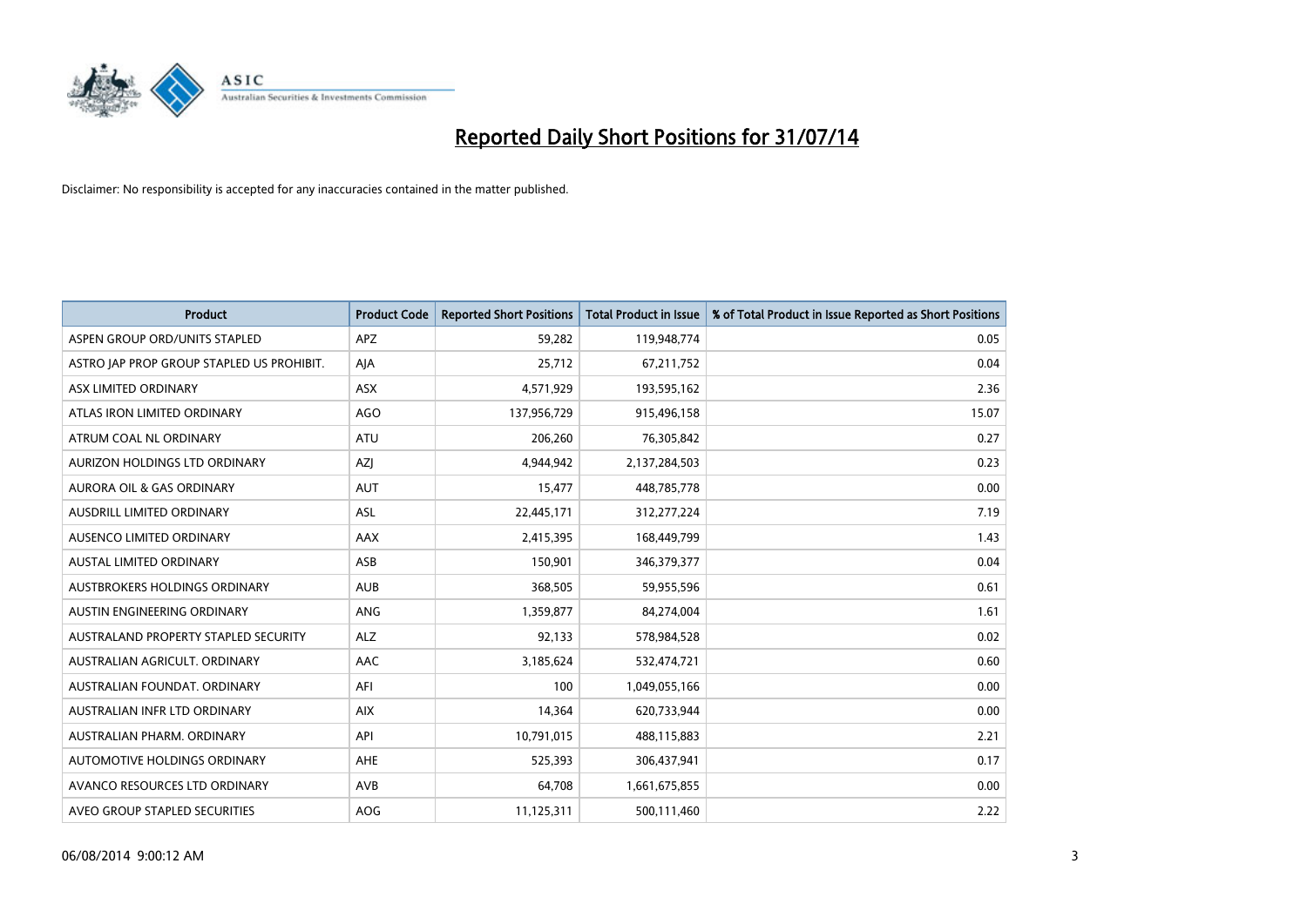

| <b>Product</b>                       | <b>Product Code</b> | <b>Reported Short Positions</b> | <b>Total Product in Issue</b> | % of Total Product in Issue Reported as Short Positions |
|--------------------------------------|---------------------|---------------------------------|-------------------------------|---------------------------------------------------------|
| AWE LIMITED ORDINARY                 | <b>AWE</b>          | 1,238,870                       | 522,696,385                   | 0.24                                                    |
| AZONTO PET LTD ORDINARY              | APY                 | 1                               | 1,158,625,100                 | 0.00                                                    |
| AZUMAH RESOURCES ORDINARY            | <b>AZM</b>          | $\mathbf{1}$                    | 358,316,919                   | 0.00                                                    |
| <b>BANDANNA ENERGY ORDINARY</b>      | <b>BND</b>          | 24,135,792                      | 528,481,199                   | 4.57                                                    |
| BANK OF QUEENSLAND. ORDINARY         | <b>BOQ</b>          | 2,595,927                       | 362,516,534                   | 0.72                                                    |
| <b>BANNERMAN RESOURCES ORDINARY</b>  | <b>BMN</b>          | 589,110                         | 328,995,150                   | 0.18                                                    |
| <b>BASE RES LIMITED ORDINARY</b>     | <b>BSE</b>          | 5,514,175                       | 561,840,029                   | 0.98                                                    |
| BATHURST RES LTD. ORDINARY           | <b>BRL</b>          | 1,190,239                       | 947,754,948                   | 0.13                                                    |
| BC IRON LIMITED ORDINARY             | <b>BCI</b>          | 3,179,077                       | 124,345,439                   | 2.56                                                    |
| BEACH ENERGY LIMITED ORDINARY        | <b>BPT</b>          | 20,892,232                      | 1,292,897,806                 | 1.62                                                    |
| BEADELL RESOURCE LTD ORDINARY        | <b>BDR</b>          | 14,371,922                      | 798,657,280                   | 1.80                                                    |
| BEGA CHEESE LTD ORDINARY             | <b>BGA</b>          | 694,811                         | 152,245,802                   | 0.46                                                    |
| BENDIGO AND ADELAIDE ORDINARY        | <b>BEN</b>          | 12,085,996                      | 447,880,513                   | 2.70                                                    |
| BENITEC BIOPHARMA ORDINARY           | <b>BLT</b>          | 715                             | 114,898,793                   | 0.00                                                    |
| BENTHAM IMF LTD ORDINARY             | <b>IMF</b>          | 3,828,804                       | 165,370,269                   | 2.32                                                    |
| BERKELEY RESOURCES ORDINARY          | <b>BKY</b>          | 213,287                         | 180,361,323                   | 0.12                                                    |
| BETASHARES ASX RES ETF UNITS         | <b>ORE</b>          | 512,000                         | 2,922,150                     | 17.52                                                   |
| <b>BHP BILLITON LIMITED ORDINARY</b> | <b>BHP</b>          | 9,731,064                       | 3,211,691,105                 | 0.30                                                    |
| <b>BIGAIR GROUP LIMITED ORDINARY</b> | <b>BGL</b>          | 45,160                          | 172,872,340                   | 0.03                                                    |
| <b>BILLABONG ORDINARY</b>            | <b>BBG</b>          | 13,440,546                      | 990,370,034                   | 1.36                                                    |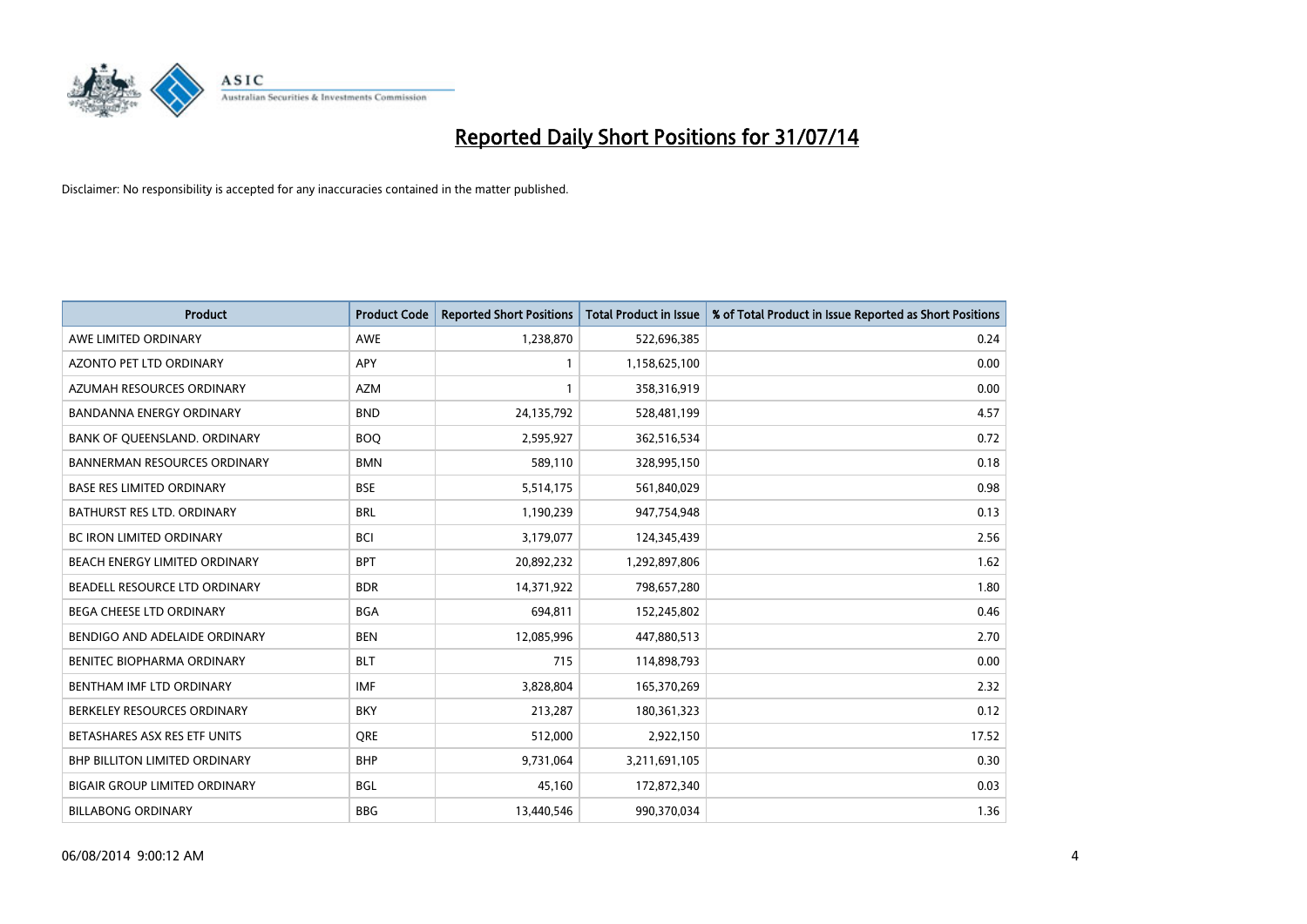

| <b>Product</b>                         | <b>Product Code</b> | <b>Reported Short Positions</b> | <b>Total Product in Issue</b> | % of Total Product in Issue Reported as Short Positions |
|----------------------------------------|---------------------|---------------------------------|-------------------------------|---------------------------------------------------------|
| <b>BIONOMICS LIMITED ORDINARY</b>      | <b>BNO</b>          | 21,000                          | 417,356,567                   | 0.01                                                    |
| <b>BLACKHAM RESOURCES ORDINARY</b>     | <b>BLK</b>          | 75,000                          | 118,612,952                   | 0.06                                                    |
| <b>BLACKMORES LIMITED ORDINARY</b>     | <b>BKL</b>          | 4,988                           | 17,114,947                    | 0.03                                                    |
| BLACKTHORN RESOURCES ORD US PROHIBITED | <b>BTR</b>          | 4,019                           | 164,285,950                   | 0.00                                                    |
| <b>BLUESCOPE STEEL LTD ORDINARY</b>    | <b>BSL</b>          | 800,670                         | 558,848,896                   | 0.14                                                    |
| <b>BOART LONGYEAR ORDINARY</b>         | <b>BLY</b>          | 33,757,667                      | 461,163,412                   | 7.32                                                    |
| BORAL LIMITED, ORDINARY                | <b>BLD</b>          | 15,423,201                      | 782,736,249                   | 1.97                                                    |
| <b>BRADKEN LIMITED ORDINARY</b>        | <b>BKN</b>          | 15,098,396                      | 171,027,249                   | 8.83                                                    |
| <b>BRAMBLES LIMITED ORDINARY</b>       | <b>BXB</b>          | 2,251,609                       | 1,563,424,990                 | 0.14                                                    |
| <b>BREVILLE GROUP LTD ORDINARY</b>     | <b>BRG</b>          | 2,900,514                       | 130,095,322                   | 2.23                                                    |
| BRICKWORKS LIMITED ORDINARY            | <b>BKW</b>          | 96,968                          | 148,038,996                   | 0.07                                                    |
| <b>BROCKMAN MINING LTD ORDINARY</b>    | <b>BCK</b>          | 414,026                         | 8,381,982,131                 | 0.00                                                    |
| <b>BURU ENERGY ORDINARY</b>            | <b>BRU</b>          | 19,236,714                      | 298,505,530                   | 6.44                                                    |
| <b>BWP TRUST ORDINARY UNITS</b>        | <b>BWP</b>          | 8,528,547                       | 634,395,195                   | 1.34                                                    |
| <b>CABCHARGE AUSTRALIA ORDINARY</b>    | CAB                 | 10,749,409                      | 120,430,683                   | 8.93                                                    |
| CALTEX AUSTRALIA ORDINARY              | <b>CTX</b>          | 3,381,247                       | 270,000,000                   | 1.25                                                    |
| CAPITOL HEALTH ORDINARY                | CAJ                 | 306,591                         | 431,180,115                   | 0.07                                                    |
| CARDNO LIMITED ORDINARY                | CDD                 | 8,072,870                       | 163,266,973                   | 4.94                                                    |
| CARNARVON PETROLEUM ORDINARY           | <b>CVN</b>          | 734                             | 987,176,977                   | 0.00                                                    |
| CARSALES.COM LTD ORDINARY              | <b>CRZ</b>          | 6,714,478                       | 237,828,965                   | 2.82                                                    |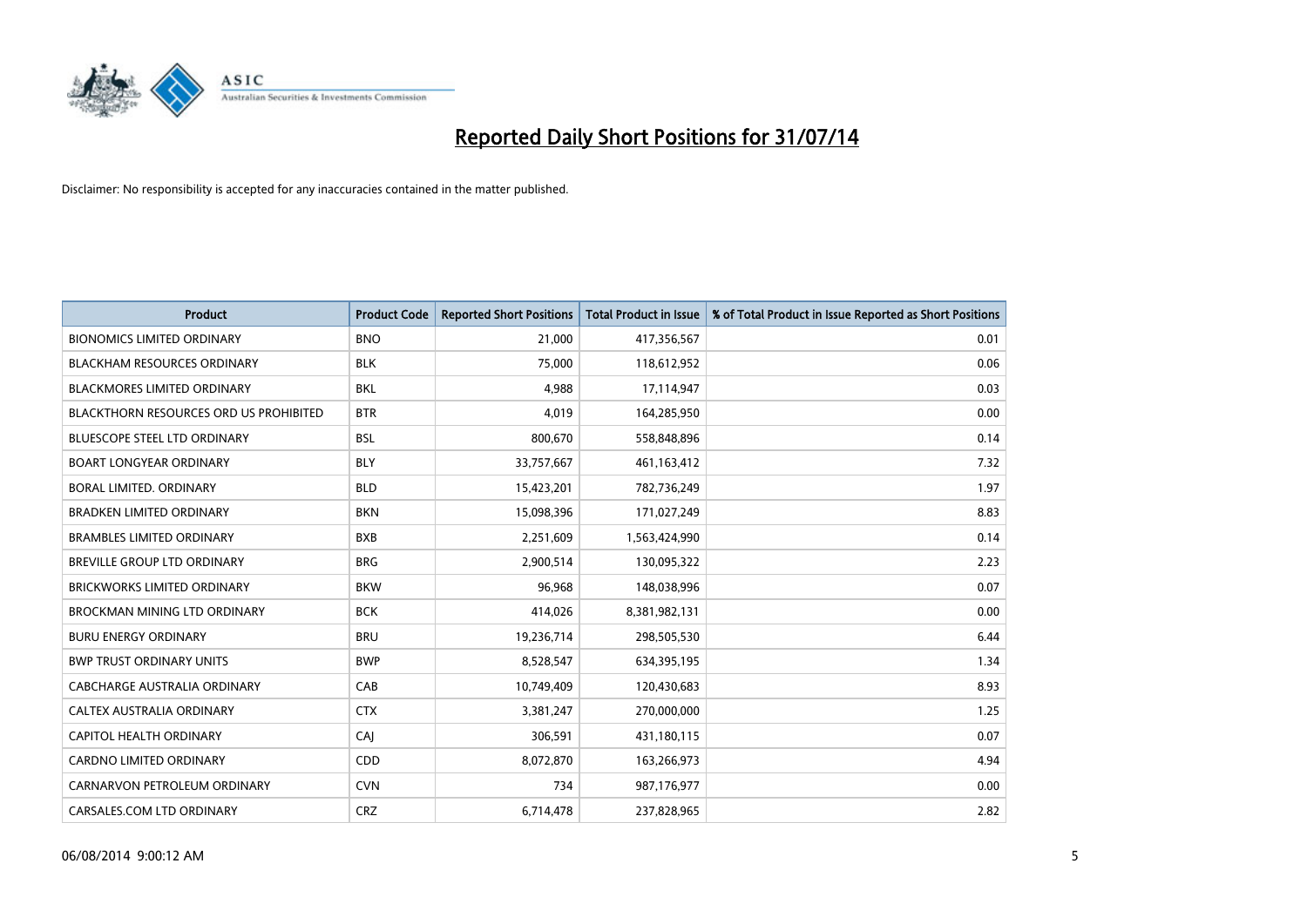

| <b>Product</b>                          | <b>Product Code</b> | <b>Reported Short Positions</b> | <b>Total Product in Issue</b> | % of Total Product in Issue Reported as Short Positions |
|-----------------------------------------|---------------------|---------------------------------|-------------------------------|---------------------------------------------------------|
| <b>CASH CONVERTERS ORDINARY</b>         | CCV                 | 9,173,798                       | 428,886,124                   | 2.14                                                    |
| CEDAR WOODS PROP. ORDINARY              | <b>CWP</b>          | 154,268                         | 78,336,371                    | 0.20                                                    |
| CENTRAL PETROLEUM ORDINARY              | <b>CTP</b>          | 412,771                         | 348,718,957                   | 0.12                                                    |
| <b>CERAMIC FUEL CELLS ORDINARY</b>      | <b>CFU</b>          | 4.058                           | 2,507,761,565                 | 0.00                                                    |
| CFS RETAIL TRUST GRP STAPLED SECURITIES | <b>CFX</b>          | 65,411,601                      | 3,018,050,810                 | 2.17                                                    |
| <b>CHALLENGER LIMITED ORDINARY</b>      | <b>CGF</b>          | 400,452                         | 530,862,585                   | 0.08                                                    |
| CHANDLER MACLEOD LTD ORDINARY           | <b>CMG</b>          | 15,673                          | 547,985,086                   | 0.00                                                    |
| CHARTER HALL GROUP STAPLED US PROHIBIT. | <b>CHC</b>          | 391,483                         | 347,989,262                   | 0.11                                                    |
| <b>CHARTER HALL RETAIL UNITS</b>        | <b>COR</b>          | 10,924,935                      | 369,040,750                   | 2.96                                                    |
| <b>CHORUS LIMITED ORDINARY</b>          | <b>CNU</b>          | 104,416                         | 396,369,767                   | 0.03                                                    |
| COAL OF AFRICA LTD ORDINARY             | <b>CZA</b>          | 426                             | 1,048,368,613                 | 0.00                                                    |
| <b>COALSPUR MINES LTD ORDINARY</b>      | <b>CPL</b>          | 2,603,737                       | 641,544,455                   | 0.41                                                    |
| COBAR CONSOLIDATED ORDINARY             | CCU                 | 100,000                         | 329,715,353                   | 0.03                                                    |
| COCA-COLA AMATIL ORDINARY               | <b>CCL</b>          | 10,771,341                      | 763,590,249                   | 1.41                                                    |
| <b>COCHLEAR LIMITED ORDINARY</b>        | <b>COH</b>          | 10,182,676                      | 57,062,020                    | 17.84                                                   |
| <b>COCKATOO COAL ORDINARY</b>           | <b>COK</b>          | 167,987                         | 4,560,196,928                 | 0.00                                                    |
| <b>CODAN LIMITED ORDINARY</b>           | <b>CDA</b>          | 410,289                         | 176,969,924                   | 0.23                                                    |
| <b>COFFEY INTERNATIONAL ORDINARY</b>    | <b>COF</b>          | 7.994                           | 255,833,165                   | 0.00                                                    |
| <b>COKAL LTD ORDINARY</b>               | <b>CKA</b>          | 6,820                           | 471,103,926                   | 0.00                                                    |
| <b>COLLECTION HOUSE ORDINARY</b>        | <b>CLH</b>          | 2,178,331                       | 129,717,785                   | 1.68                                                    |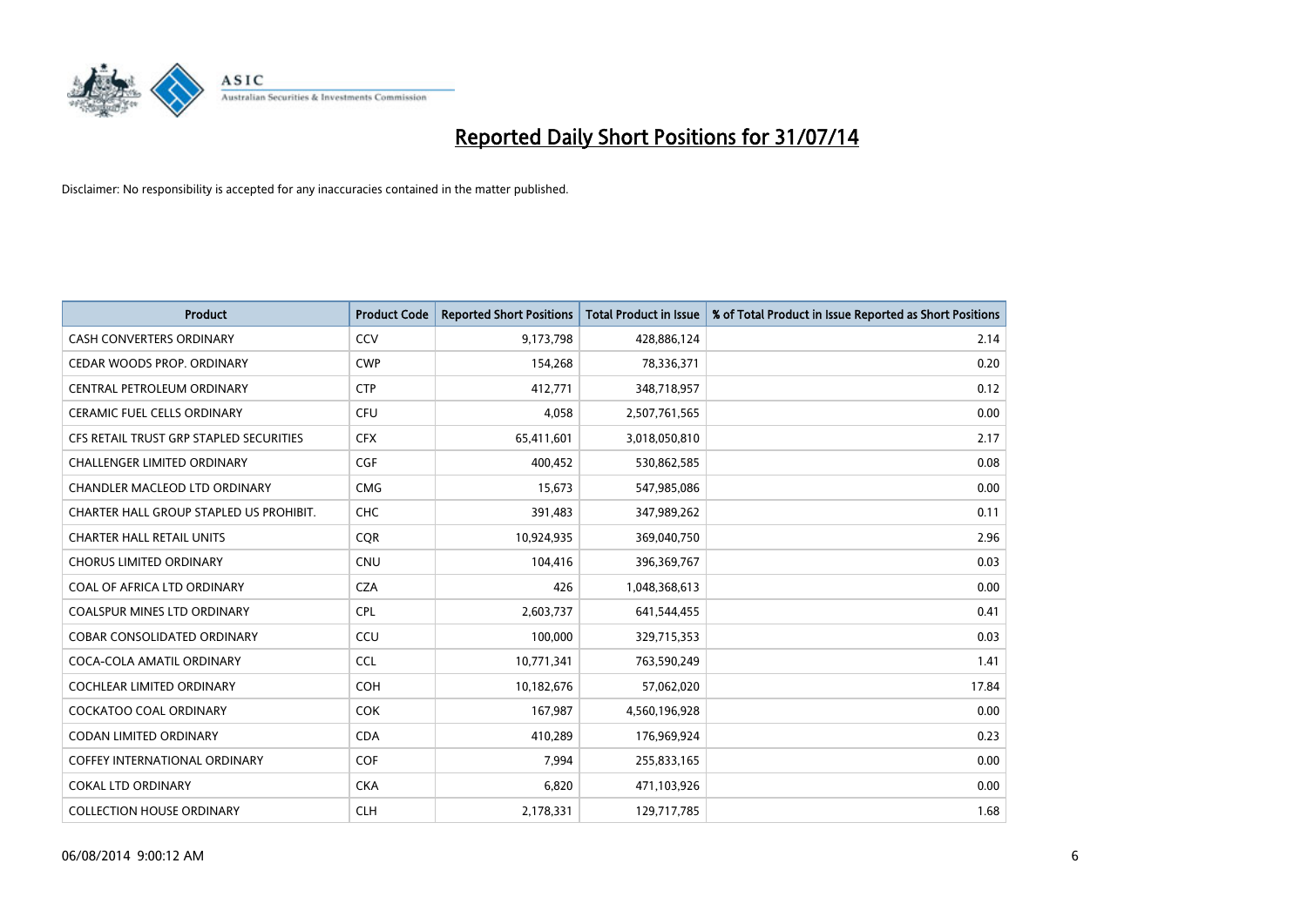

| <b>Product</b>                          | <b>Product Code</b> | <b>Reported Short Positions</b> | <b>Total Product in Issue</b> | % of Total Product in Issue Reported as Short Positions |
|-----------------------------------------|---------------------|---------------------------------|-------------------------------|---------------------------------------------------------|
| <b>COLLINS FOODS LTD ORDINARY</b>       | <b>CKF</b>          | 100,000                         | 93,000,003                    | 0.11                                                    |
| COMMONWEALTH BANK, ORDINARY             | <b>CBA</b>          | 13,486,680                      | 1,621,319,194                 | 0.83                                                    |
| <b>COMPASS RESOURCES ORDINARY</b>       | <b>CMR</b>          | 7,472                           | 1,403,744,100                 | 0.00                                                    |
| COMPUTERSHARE LTD ORDINARY              | <b>CPU</b>          | 9,981,754                       | 556,203,079                   | 1.79                                                    |
| <b>CORP TRAVEL LIMITED ORDINARY</b>     | <b>CTD</b>          | 315,867                         | 89,931,376                    | 0.35                                                    |
| <b>COVER-MORE GRP LTD ORDINARY</b>      | <b>CVO</b>          | 6,343,156                       | 317,750,000                   | 2.00                                                    |
| <b>CREDIT CORP GROUP ORDINARY</b>       | <b>CCP</b>          | 167,719                         | 46,131,882                    | 0.36                                                    |
| <b>CROMWELL PROP STAPLED SECURITIES</b> | <b>CMW</b>          | 10,555,058                      | 1,727,280,850                 | 0.61                                                    |
| <b>CROWE HORWATH AUS ORDINARY</b>       | <b>CRH</b>          | 470,637                         | 273,005,429                   | 0.17                                                    |
| <b>CROWN RESORTS LTD ORDINARY</b>       | <b>CWN</b>          | 5,075,060                       | 728,394,185                   | 0.70                                                    |
| <b>CSG LIMITED ORDINARY</b>             | CSV                 | 138,371                         | 278,990,492                   | 0.05                                                    |
| <b>CSL LIMITED ORDINARY</b>             | <b>CSL</b>          | 609,937                         | 474,588,196                   | 0.13                                                    |
| <b>CSR LIMITED ORDINARY</b>             | <b>CSR</b>          | 19,087,438                      | 506,000,315                   | 3.77                                                    |
| <b>CUDECO LIMITED ORDINARY</b>          | CDU                 | 8,631,228                       | 235,119,260                   | 3.67                                                    |
| DART ENERGY LTD ORDINARY                | <b>DTE</b>          | 600,693                         | 1,108,752,733                 | 0.05                                                    |
| DATA#3 LIMITED ORDINARY                 | <b>DTL</b>          | 194,232                         | 153,974,950                   | 0.13                                                    |
| DAVID JONES LIMITED ORDINARY            | <b>DIS</b>          | 1,755,052                       | 537,137,845                   | 0.33                                                    |
| DECMIL GROUP LIMITED ORDINARY           | <b>DCG</b>          | 1,361,264                       | 168,657,794                   | 0.81                                                    |
| DEEP YELLOW LIMITED ORDINARY            | <b>DYL</b>          | 947                             | 1,708,965,890                 | 0.00                                                    |
| DEXUS PROPERTY GROUP STAPLED UNITS      | <b>DXS</b>          | 28,015,645                      | 5,433,110,810                 | 0.52                                                    |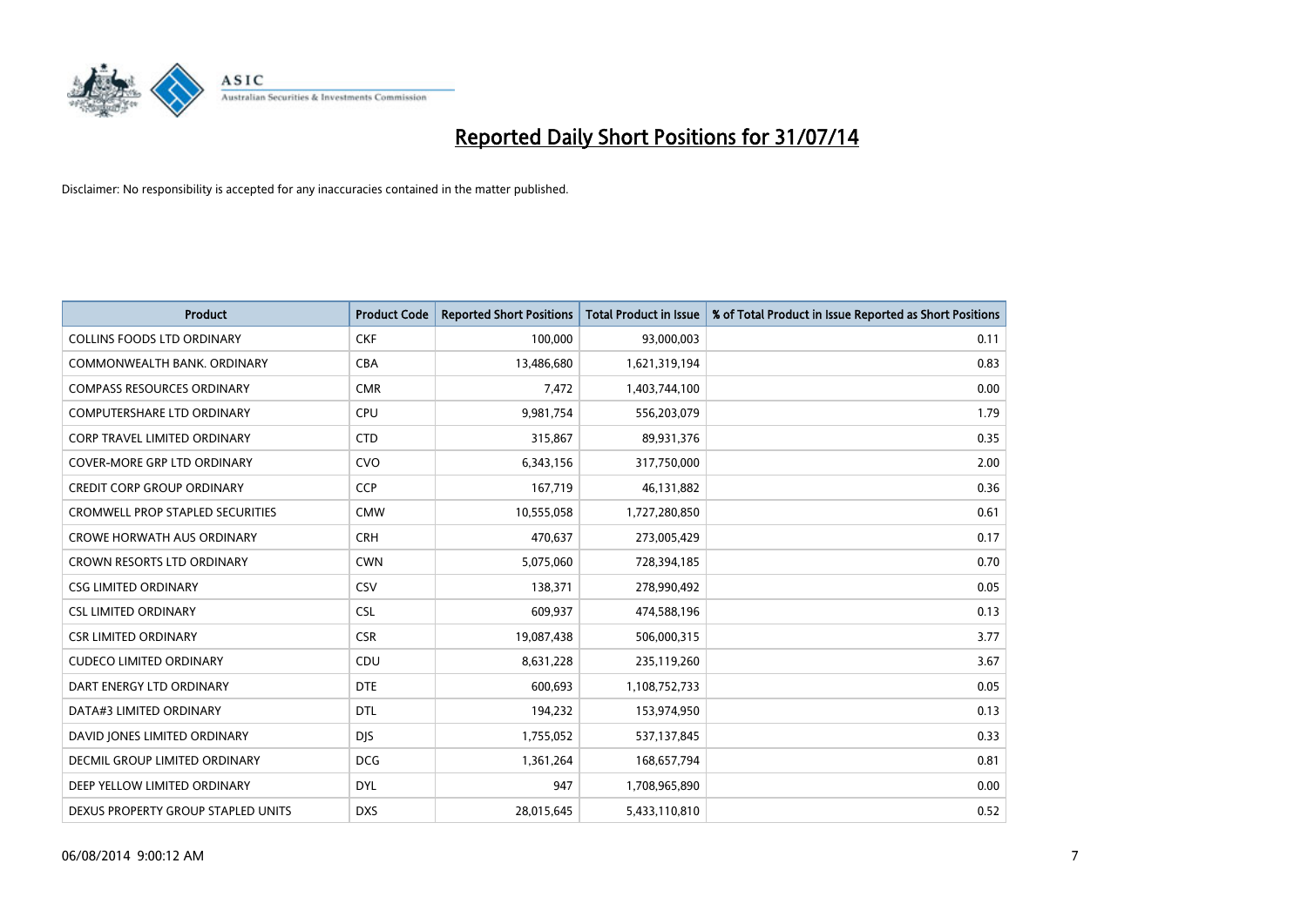

| <b>Product</b>                       | <b>Product Code</b> | <b>Reported Short Positions</b> | <b>Total Product in Issue</b> | % of Total Product in Issue Reported as Short Positions |
|--------------------------------------|---------------------|---------------------------------|-------------------------------|---------------------------------------------------------|
| DICK SMITH HLDGS ORDINARY            | <b>DSH</b>          | 19,442,324                      | 236,511,364                   | 8.22                                                    |
| DISCOVERY METALS LTD ORDINARY        | <b>DML</b>          | 1,277,631                       | 644,039,581                   | 0.20                                                    |
| DOMINO PIZZA ENTERPR ORDINARY        | <b>DMP</b>          | 2,010,554                       | 85,933,273                    | 2.34                                                    |
| DONACO INTERNATIONAL ORDINARY        | <b>DNA</b>          | 2,448,839                       | 460,293,231                   | 0.53                                                    |
| DORAY MINERALS LTD ORDINARY          | <b>DRM</b>          | 99,674                          | 164,668,012                   | 0.06                                                    |
| DOWNER EDI LIMITED ORDINARY          | <b>DOW</b>          | 19,778,709                      | 435,399,975                   | 4.54                                                    |
| DRILLSEARCH ENERGY ORDINARY          | <b>DLS</b>          | 18,419,229                      | 445,898,470                   | 4.13                                                    |
| DUET GROUP STAPLED US PROHIBIT.      | <b>DUE</b>          | 4,494,557                       | 1,317,809,323                 | 0.34                                                    |
| DULUXGROUP LIMITED ORDINARY          | <b>DLX</b>          | 585,930                         | 383,503,942                   | 0.15                                                    |
| <b>DWS LTD ORDINARY</b>              | <b>DWS</b>          | 15,096                          | 132,362,763                   | 0.01                                                    |
| ECHO ENTERTAINMENT ORDINARY          | <b>EGP</b>          | 7,508,946                       | 825,672,730                   | 0.91                                                    |
| <b>ELDERS LIMITED ORDINARY</b>       | <b>ELD</b>          | 19,142,940                      | 455,013,329                   | 4.21                                                    |
| ELEMENTAL MINERALS ORDINARY          | <b>ELM</b>          | 103,869                         | 315,663,391                   | 0.03                                                    |
| <b>EMECO HOLDINGS ORDINARY</b>       | EHL                 | 8,010,167                       | 599,675,707                   | 1.34                                                    |
| <b>ENDEAVOUR MIN CORP CDI 1:1</b>    | <b>EVR</b>          | 31,265                          | 55,837,996                    | 0.06                                                    |
| <b>ENERGY RESOURCES ORDINARY 'A'</b> | ERA                 | 10,210,210                      | 517,725,062                   | 1.97                                                    |
| <b>ENERGY WORLD CORPOR. ORDINARY</b> | <b>EWC</b>          | 43,319,502                      | 1,734,166,672                 | 2.50                                                    |
| ENVESTRA LIMITED ORDINARY            | <b>ENV</b>          | 1,607,445                       | 1,796,808,474                 | 0.09                                                    |
| EQUATORIAL RES LTD ORDINARY          | EQX                 | 174                             | 122,185,353                   | 0.00                                                    |
| EQUITY TRUSTEES ORDINARY             | EQT                 | 19                              | 19,105,788                    | 0.00                                                    |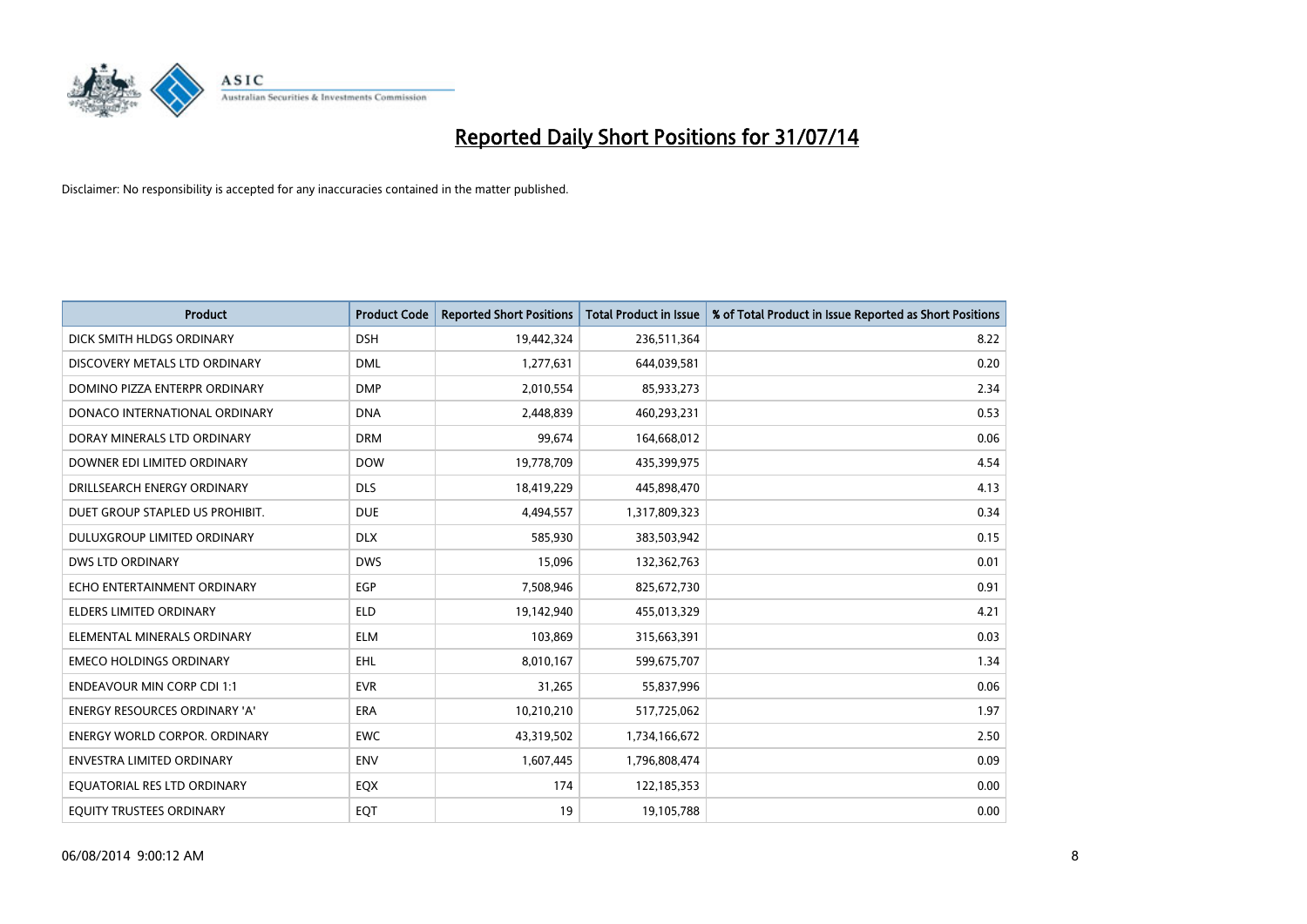

| <b>Product</b>                         | <b>Product Code</b> | <b>Reported Short Positions</b> | <b>Total Product in Issue</b> | % of Total Product in Issue Reported as Short Positions |
|----------------------------------------|---------------------|---------------------------------|-------------------------------|---------------------------------------------------------|
| ERM POWER LIMITED ORDINARY             | EPW                 | 745,657                         | 239,269,727                   | 0.31                                                    |
| ESERVGLOBAL LIMITED ORDINARY           | ESV                 | 242,394                         | 254,045,997                   | 0.10                                                    |
| EVOLUTION MINING LTD ORDINARY          | <b>EVN</b>          | 26,883,023                      | 712,493,836                   | 3.77                                                    |
| FAIRFAX MEDIA LTD ORDINARY             | FXJ                 | 75,855,809                      | 2,351,955,725                 | 3.23                                                    |
| <b>FANTASTIC HOLDINGS ORDINARY</b>     | <b>FAN</b>          | 14,654                          | 103,068,398                   | 0.01                                                    |
| <b>FAR LTD ORDINARY</b>                | <b>FAR</b>          | 4,946,170                       | 2,699,846,742                 | 0.18                                                    |
| FEDERATION CNTRES ORD/UNIT STAPLED SEC | FDC                 | 618,040                         | 1,427,641,565                 | 0.04                                                    |
| FINBAR GROUP LIMITED ORDINARY          | <b>FRI</b>          | 15,486                          | 227,018,204                   | 0.01                                                    |
| FISHER & PAYKEL H. ORDINARY            | <b>FPH</b>          | 1,984                           | 555,568,521                   | 0.00                                                    |
| FLEETWOOD CORP ORDINARY                | <b>FWD</b>          | 2,054,013                       | 60,581,211                    | 3.39                                                    |
| FLETCHER BUILDING ORDINARY             | <b>FBU</b>          | 861,375                         | 687,854,788                   | 0.13                                                    |
| FLEXIGROUP LIMITED ORDINARY            | FXL                 | 4,951,960                       | 304,096,060                   | 1.63                                                    |
| FLIGHT CENTRE TRAVEL ORDINARY          | <b>FLT</b>          | 5,749,308                       | 100,571,642                   | 5.72                                                    |
| <b>FLINDERS MINES LTD ORDINARY</b>     | <b>FMS</b>          | 14,150,000                      | 2,400,995,602                 | 0.59                                                    |
| <b>FOCUS MINERALS LTD ORDINARY</b>     | <b>FML</b>          | 5,874,343                       | 9,137,375,877                 | 0.06                                                    |
| FONTERRA SHARE FUND ORDINARY UNITS     | <b>FSF</b>          | 6,767                           | 107,608,468                   | 0.01                                                    |
| FORTESCUE METALS GRP ORDINARY          | <b>FMG</b>          | 230,239,095                     | 3,113,798,151                 | 7.39                                                    |
| FREEDOM FOOD LTD ORDINARY              | <b>FNP</b>          | 13,870                          | 150,645,371                   | 0.01                                                    |
| <b>G.U.D. HOLDINGS ORDINARY</b>        | GUD                 | 2,466,370                       | 70,939,492                    | 3.48                                                    |
| <b>G8 EDUCATION LIMITED ORDINARY</b>   | <b>GEM</b>          | 14,334,047                      | 332,073,918                   | 4.32                                                    |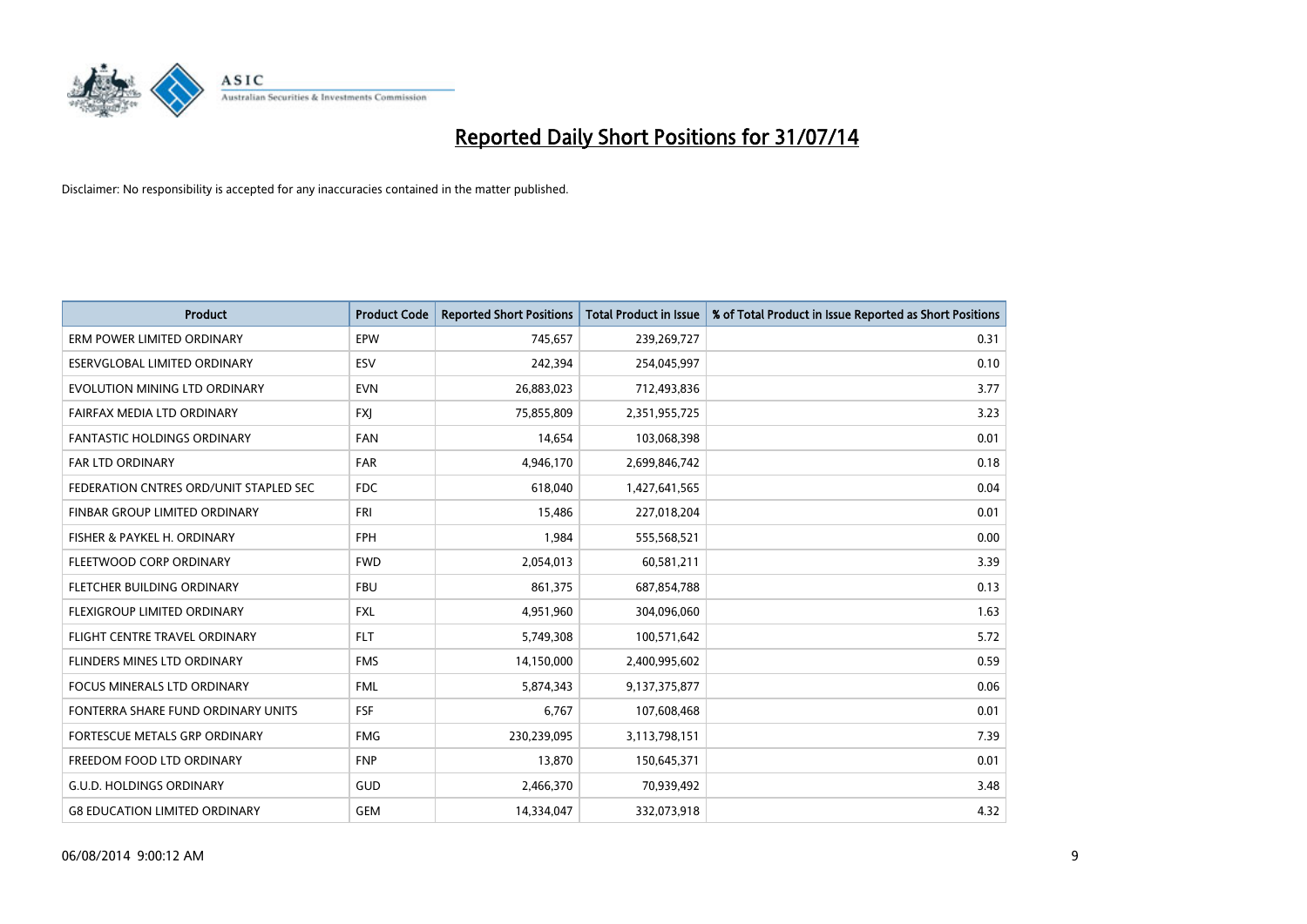

| <b>Product</b>                                   | <b>Product Code</b> | <b>Reported Short Positions</b> | <b>Total Product in Issue</b> | % of Total Product in Issue Reported as Short Positions |
|--------------------------------------------------|---------------------|---------------------------------|-------------------------------|---------------------------------------------------------|
| <b>GALAXY RESOURCES ORDINARY</b>                 | GXY                 | 46,556                          | 1,064,493,083                 | 0.00                                                    |
| <b>GDI PROPERTY GRP STAPLED SECURITIES</b>       | GDI                 | 168,323                         | 567,575,025                   | 0.03                                                    |
| <b>GENETIC TECHNOLOGIES ORDINARY</b>             | GTG                 | 258,000                         | 637,146,442                   | 0.04                                                    |
| <b>GENWORTH MORTGAGE ORDINARY</b>                | <b>GMA</b>          | 453,093                         | 650,000,000                   | 0.07                                                    |
| <b>GEODYNAMICS LIMITED ORDINARY</b>              | GDY                 | 819                             | 435,880,130                   | 0.00                                                    |
| <b>GINDALBIE METALS LTD ORDINARY</b>             | GBG                 | 34,438,721                      | 1,494,143,745                 | 2.30                                                    |
| <b>GOODMAN FIELDER, ORDINARY</b>                 | <b>GFF</b>          | 12,205,352                      | 1,955,559,207                 | 0.62                                                    |
| <b>GOODMAN GROUP STAPLED</b>                     | <b>GMG</b>          | 8,632,710                       | 1,727,685,976                 | 0.50                                                    |
| <b>GPT GROUP STAPLED SEC.</b>                    | GPT                 | 8,416,242                       | 1,685,460,955                 | 0.50                                                    |
| <b>GRAINCORP LIMITED A CLASS ORDINARY</b>        | <b>GNC</b>          | 12,119,861                      | 228,855,628                   | 5.30                                                    |
| <b>GRANGE RESOURCES. ORDINARY</b>                | GRR                 | 4,790,265                       | 1,157,097,869                 | 0.41                                                    |
| <b>GREENCROSS LIMITED ORDINARY</b>               | <b>GXL</b>          | 2,434,841                       | 110,654,390                   | 2.20                                                    |
| <b>GREENLAND MIN EN LTD ORDINARY</b>             | GGG                 | 5,289,830                       | 668,464,377                   | 0.79                                                    |
| <b>GREENLAND MIN EN LTD RIGHTS 26-JUN-14</b>     | GGGR                | 4,630                           | 88,685,050                    | 0.01                                                    |
| <b>GROWTHPOINT PROPERTY ORD/UNIT STAPLED SEC</b> | GOZ                 | 23,785                          | 540,115,360                   | 0.00                                                    |
| <b>GRYPHON MINERALS LTD ORDINARY</b>             | GRY                 | 5,707,886                       | 401,011,505                   | 1.42                                                    |
| <b>GUILDFORD COAL LTD ORDINARY</b>               | <b>GUF</b>          | 47,891                          | 761,857,020                   | 0.01                                                    |
| <b>GWA GROUP LTD ORDINARY</b>                    | <b>GWA</b>          | 16,411,208                      | 306,533,770                   | 5.35                                                    |
| HARVEY NORMAN ORDINARY                           | <b>HVN</b>          | 54,238,877                      | 1,062,316,784                 | 5.11                                                    |
| <b>HEALTHSCOPE LIMITED, ORDINARY</b>             | <b>HSO</b>          | 337,330                         | 1,732,094,838                 | 0.02                                                    |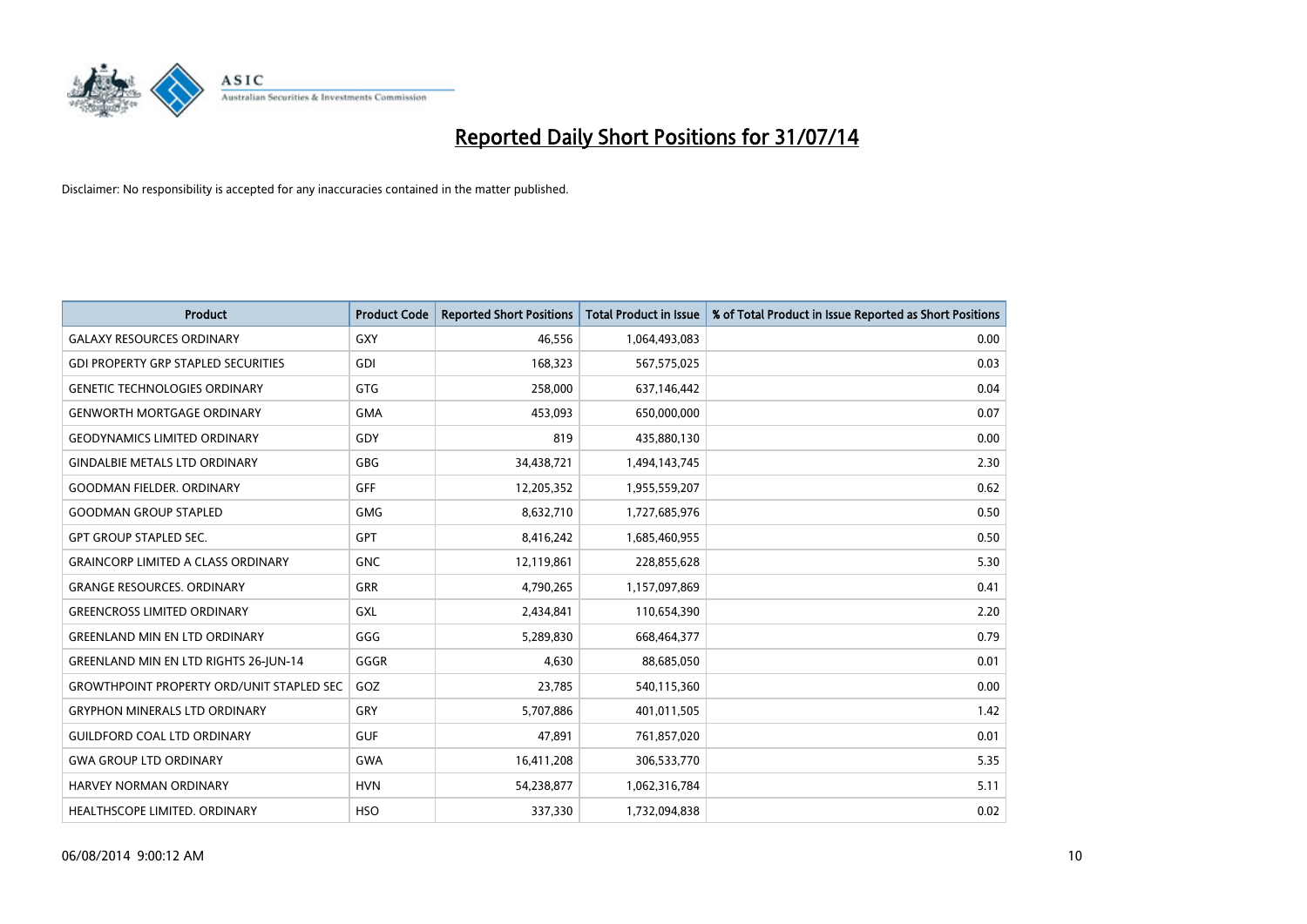

| Product                                       | <b>Product Code</b> | <b>Reported Short Positions</b> | <b>Total Product in Issue</b> | % of Total Product in Issue Reported as Short Positions |
|-----------------------------------------------|---------------------|---------------------------------|-------------------------------|---------------------------------------------------------|
| <b>HENDERSON GROUP CDI 1:1</b>                | <b>HGG</b>          | 2,654,724                       | 662,378,459                   | 0.40                                                    |
| HFA HOLDINGS LIMITED ORDINARY                 | <b>HFA</b>          | 3,809                           | 136,548,880                   | 0.00                                                    |
| HIGHFIELD RES LTD ORDINARY                    | <b>HFR</b>          | 50,000                          | 155,825,003                   | 0.03                                                    |
| HILLS LTD ORDINARY                            | HIL                 | 85,692                          | 234,192,711                   | 0.04                                                    |
| HORIZON OIL LIMITED ORDINARY                  | <b>HZN</b>          | 57,179,727                      | 1,301,981,265                 | 4.39                                                    |
| <b>IBUY GROUP LTD ORDINARY</b>                | <b>IBY</b>          | 13,988                          | 426,069,834                   | 0.00                                                    |
| <b>IINET LIMITED ORDINARY</b>                 | <b>IIN</b>          | 7,436,847                       | 161,238,847                   | 4.61                                                    |
| <b>ILUKA RESOURCES ORDINARY</b>               | <b>ILU</b>          | 44,602,222                      | 418,700,517                   | 10.65                                                   |
| <b>IMDEX LIMITED ORDINARY</b>                 | <b>IMD</b>          | 3,196,183                       | 212,110,368                   | 1.51                                                    |
| <b>INCITEC PIVOT ORDINARY</b>                 | IPL                 | 39,014,099                      | 1,654,998,197                 | 2.36                                                    |
| <b>INDEPENDENCE GROUP ORDINARY</b>            | <b>IGO</b>          | 407,577                         | 234,253,306                   | 0.17                                                    |
| <b>INDOPHIL RESOURCES ORDINARY</b>            | <b>IRN</b>          | 744,313                         | 1,203,146,194                 | 0.06                                                    |
| <b>INDUSTRIA REIT STAPLED</b>                 | <b>IDR</b>          | 103.895                         | 125,000,001                   | 0.08                                                    |
| <b>INFIGEN ENERGY STAPLED SECURITIES</b>      | <b>IFN</b>          | 2,438,968                       | 764,993,434                   | 0.32                                                    |
| <b>INGENIA GROUP STAPLED SECURITIES</b>       | <b>INA</b>          | 2,213,447                       | 678,058,232                   | 0.33                                                    |
| <b>INSURANCE AUSTRALIA ORDINARY</b>           | IAG                 | 10,837,043                      | 2,341,618,048                 | 0.46                                                    |
| <b>INTREPID MINES ORDINARY</b>                | <b>IAU</b>          | 4,128,965                       | 557,420,429                   | 0.74                                                    |
| <b>INVESTA OFFICE FUND STAPLED SECURITIES</b> | <b>IOF</b>          | 404,147                         | 614,047,458                   | 0.07                                                    |
| <b>INVOCARE LIMITED ORDINARY</b>              | <b>IVC</b>          | 6,206,890                       | 110,030,298                   | 5.64                                                    |
| <b>IOOF HOLDINGS LTD ORDINARY</b>             | IFL                 | 12,024,384                      | 232,118,034                   | 5.18                                                    |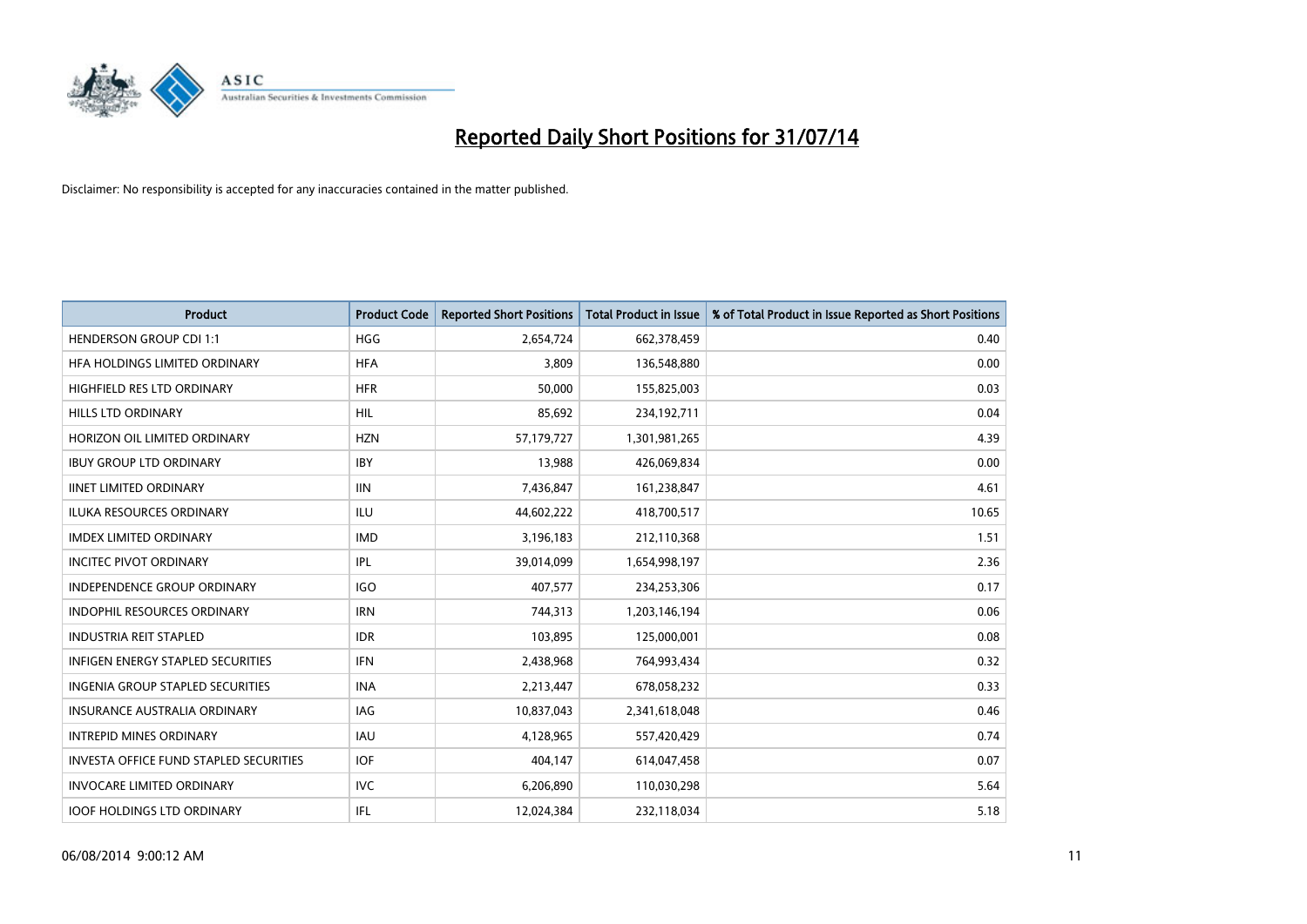

| <b>Product</b>                           | <b>Product Code</b> | <b>Reported Short Positions</b> | <b>Total Product in Issue</b> | % of Total Product in Issue Reported as Short Positions |
|------------------------------------------|---------------------|---------------------------------|-------------------------------|---------------------------------------------------------|
| <b>IPROPERTY GROUP LTD ORDINARY</b>      | <b>IPP</b>          | 3,189,370                       | 181,703,204                   | 1.76                                                    |
| <b>IRESS LIMITED ORDINARY</b>            | <b>IRE</b>          | 5,575,758                       | 159,097,319                   | 3.50                                                    |
| <b>IRON ORE HOLDINGS ORDINARY</b>        | <b>IOH</b>          | 26,197                          | 161,174,005                   | 0.02                                                    |
| <b>ISELECT LTD ORDINARY</b>              | <b>ISU</b>          | 294,697                         | 260,889,894                   | 0.11                                                    |
| <b>ISENTIA GROUP LTD ORDINARY</b>        | <b>ISD</b>          | 17,460                          | 200,000,001                   | 0.01                                                    |
| JAMES HARDIE INDUST CHESS DEPOSITARY INT | <b>IHX</b>          | 4,228,528                       | 444,867,063                   | 0.95                                                    |
| JAPARA HEALTHCARE LT ORDINARY            | <b>IHC</b>          | 3,146,886                       | 262,500,000                   | 1.20                                                    |
| <b>JB HI-FI LIMITED ORDINARY</b>         | <b>JBH</b>          | 12,786,864                      | 98,947,309                    | 12.92                                                   |
| <b>KAGARA LTD ORDINARY</b>               | KZL                 | 1,666,460                       | 798,953,117                   | 0.21                                                    |
| KAROON GAS AUSTRALIA ORDINARY            | <b>KAR</b>          | 17,034,901                      | 255,841,581                   | 6.66                                                    |
| KATHMANDU HOLD LTD ORDINARY              | <b>KMD</b>          | 3,587,590                       | 200,633,469                   | 1.79                                                    |
| <b>KBL MINING LIMITED ORDINARY</b>       | <b>KBL</b>          | 1,820                           | 393,535,629                   | 0.00                                                    |
| KINGSGATE CONSOLID. ORDINARY             | <b>KCN</b>          | 9,761,367                       | 223,584,937                   | 4.37                                                    |
| KINGSROSE MINING LTD ORDINARY            | <b>KRM</b>          | 487,159                         | 358,611,493                   | 0.14                                                    |
| <b>KOGI IRON LTD ORDINARY</b>            | <b>KFE</b>          | 296,933                         | 362,005,169                   | 0.08                                                    |
| LEIGHTON HOLDINGS ORDINARY               | LEI                 | 5,790,845                       | 338,503,563                   | 1.71                                                    |
| LEND LEASE GROUP UNIT/ORD STAPLED        | LLC                 | 4,510,954                       | 577,475,833                   | 0.78                                                    |
| LIQUEFIED NATURAL ORDINARY               | <b>LNG</b>          | 2,575,474                       | 446,529,015                   | 0.58                                                    |
| <b>LOGICAMMS LIMITED ORDINARY</b>        | <b>LCM</b>          | 36,000                          | 71,178,179                    | 0.05                                                    |
| LONESTAR RESO LTD ORDINARY               | LNR                 | 445,617                         | 752,187,211                   | 0.06                                                    |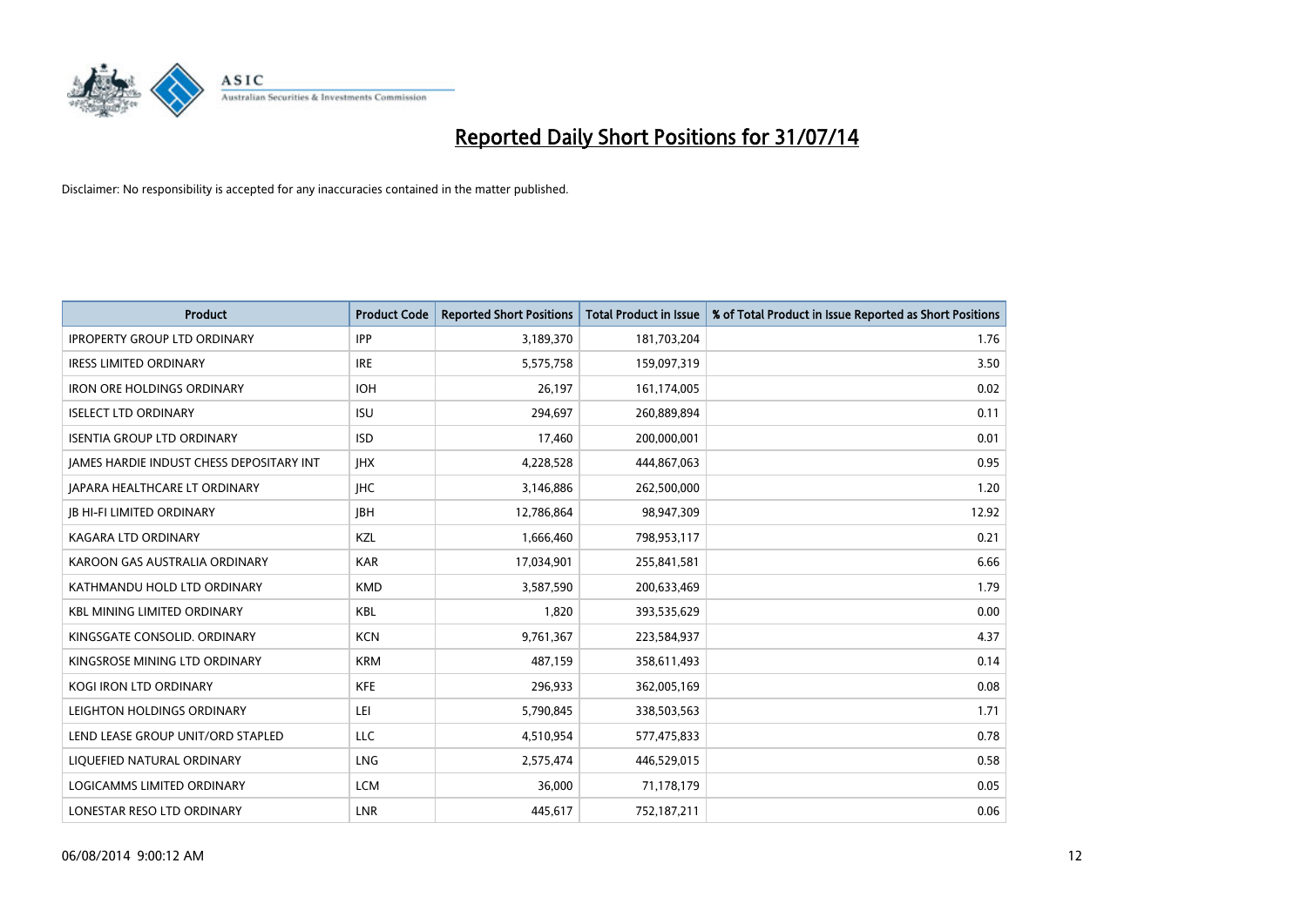

| <b>Product</b>                        | <b>Product Code</b> | <b>Reported Short Positions</b> | <b>Total Product in Issue</b> | % of Total Product in Issue Reported as Short Positions |
|---------------------------------------|---------------------|---------------------------------|-------------------------------|---------------------------------------------------------|
| LYNAS CORPORATION ORDINARY            | <b>LYC</b>          | 113,537,019                     | 2,333,661,566                 | 4.87                                                    |
| <b>M2 GRP LTD ORDINARY</b>            | <b>MTU</b>          | 13,862,696                      | 180,491,516                   | 7.68                                                    |
| <b>MACA LIMITED ORDINARY</b>          | <b>MLD</b>          | 94,956                          | 202,676,373                   | 0.05                                                    |
| MACMAHON HOLDINGS ORDINARY            | <b>MAH</b>          | 361,036                         | 1,261,699,966                 | 0.03                                                    |
| MACO ATLAS ROADS GRP ORDINARY STAPLED | <b>MOA</b>          | 3,159,420                       | 505,692,079                   | 0.62                                                    |
| MACQUARIE GROUP LTD ORDINARY          | MQG                 | 1,544,926                       | 321,181,832                   | 0.48                                                    |
| MAGELLAN FIN GRP LTD ORDINARY         | <b>MFG</b>          | 4,018,121                       | 158,842,157                   | 2.53                                                    |
| <b>MATRIX C &amp; E LTD ORDINARY</b>  | <b>MCE</b>          | 2,570,781                       | 94,555,428                    | 2.72                                                    |
| <b>MAVERICK DRILLING ORDINARY</b>     | <b>MAD</b>          | 4,816,004                       | 533,885,763                   | 0.90                                                    |
| <b>MAXITRANS INDUSTRIES ORDINARY</b>  | <b>MXI</b>          | 319,927                         | 185,075,653                   | 0.17                                                    |
| MAYNE PHARMA LTD ORDINARY             | <b>MYX</b>          | 2,641,088                       | 586,651,477                   | 0.45                                                    |
| MCMILLAN SHAKESPEARE ORDINARY         | <b>MMS</b>          | 878,912                         | 74,523,965                    | 1.18                                                    |
| MCPHERSON'S LTD ORDINARY              | <b>MCP</b>          | 69,044                          | 95,434,645                    | 0.07                                                    |
| MEDUSA MINING LTD ORDINARY            | <b>MML</b>          | 6,073,178                       | 207,794,301                   | 2.92                                                    |
| MELBOURNE IT LIMITED ORDINARY         | <b>MLB</b>          | 11,022                          | 92,944,392                    | 0.01                                                    |
| <b>MERMAID MARINE ORDINARY</b>        | <b>MRM</b>          | 9,036,041                       | 366,766,098                   | 2.46                                                    |
| MESOBLAST LIMITED ORDINARY            | <b>MSB</b>          | 20,675,475                      | 321,640,094                   | 6.43                                                    |
| METALS X LIMITED ORDINARY             | <b>MLX</b>          | 1,077,920                       | 1,655,386,110                 | 0.07                                                    |
| METCASH LIMITED ORDINARY              | <b>MTS</b>          | 113,487,380                     | 903,309,574                   | 12.56                                                   |
| METMINCO LIMITED ORDINARY             | <b>MNC</b>          | 200,000                         | 1,749,543,023                 | 0.01                                                    |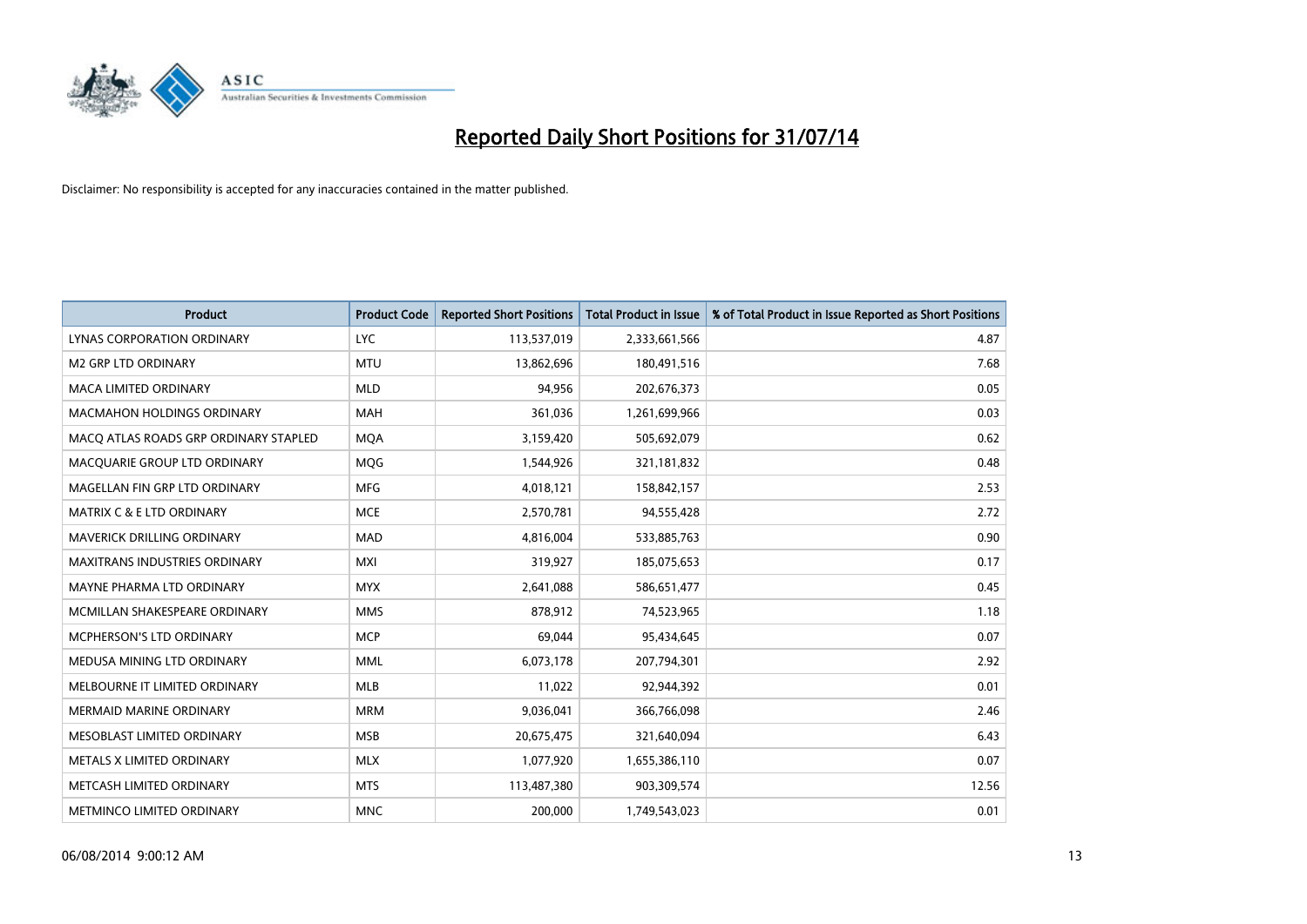

| <b>Product</b>                  | <b>Product Code</b> | <b>Reported Short Positions</b> | <b>Total Product in Issue</b> | % of Total Product in Issue Reported as Short Positions |
|---------------------------------|---------------------|---------------------------------|-------------------------------|---------------------------------------------------------|
| MIGHTY RIVER POWER ORDINARY     | <b>MYT</b>          | 3,806,311                       | 1,400,012,517                 | 0.27                                                    |
| MINCOR RESOURCES NL ORDINARY    | <b>MCR</b>          | 33,461                          | 188,208,274                   | 0.02                                                    |
| MINERAL DEPOSITS ORDINARY       | <b>MDL</b>          | 968,594                         | 103,538,786                   | 0.94                                                    |
| MINERAL RESOURCES, ORDINARY     | <b>MIN</b>          | 17,642,455                      | 186,556,246                   | 9.46                                                    |
| MINT WIRELESS ORDINARY          | <b>MNW</b>          | 1,182,296                       | 450,872,395                   | 0.26                                                    |
| MIRABELA NICKEL LTD ORDINARY    | <b>MBN</b>          | 36,643                          | 929,710,216                   | 0.00                                                    |
| MIRVAC GROUP STAPLED SECURITIES | <b>MGR</b>          | 1,328,238                       | 3,692,279,772                 | 0.04                                                    |
| MOKO SOCIAL MEDIA ORDINARY      | <b>MKB</b>          | 68,516                          | 599,357,003                   | 0.01                                                    |
| MOLOPO ENERGY LTD ORDINARY      | <b>MPO</b>          | 11,118                          | 248,705,730                   | 0.00                                                    |
| MONADELPHOUS GROUP ORDINARY     | <b>MND</b>          | 11,325,391                      | 92,679,570                    | 12.22                                                   |
| MONASH IVF GROUP LTD ORDINARY   | <b>MVF</b>          | 1,649,653                       | 231,081,089                   | 0.71                                                    |
| MORTGAGE CHOICE LTD ORDINARY    | <b>MOC</b>          | 82,597                          | 123,780,387                   | 0.07                                                    |
| MOUNT GIBSON IRON ORDINARY      | <b>MGX</b>          | 16,661,602                      | 1,090,805,085                 | 1.53                                                    |
| MULTIPLEX SITES SITES           | <b>MXUPA</b>        | 1,875                           | 4,500,000                     | 0.04                                                    |
| MYER HOLDINGS LTD ORDINARY      | <b>MYR</b>          | 73,980,917                      | 585,684,551                   | 12.63                                                   |
| <b>MYSTATE LIMITED ORDINARY</b> | <b>MYS</b>          | 6,999                           | 87,261,995                    | 0.01                                                    |
| NANOSONICS LIMITED ORDINARY     | <b>NAN</b>          | 2,516,970                       | 264,157,826                   | 0.95                                                    |
| NATIONAL AUST, BANK ORDINARY    | <b>NAB</b>          | 8,678,270                       | 2,365,765,544                 | 0.37                                                    |
| NATIONAL STORAGE STAPLED        | <b>NSR</b>          | 493,897                         | 244,897,096                   | 0.20                                                    |
| NAVITAS LIMITED ORDINARY        | <b>NVT</b>          | 1,350,916                       | 375,712,581                   | 0.36                                                    |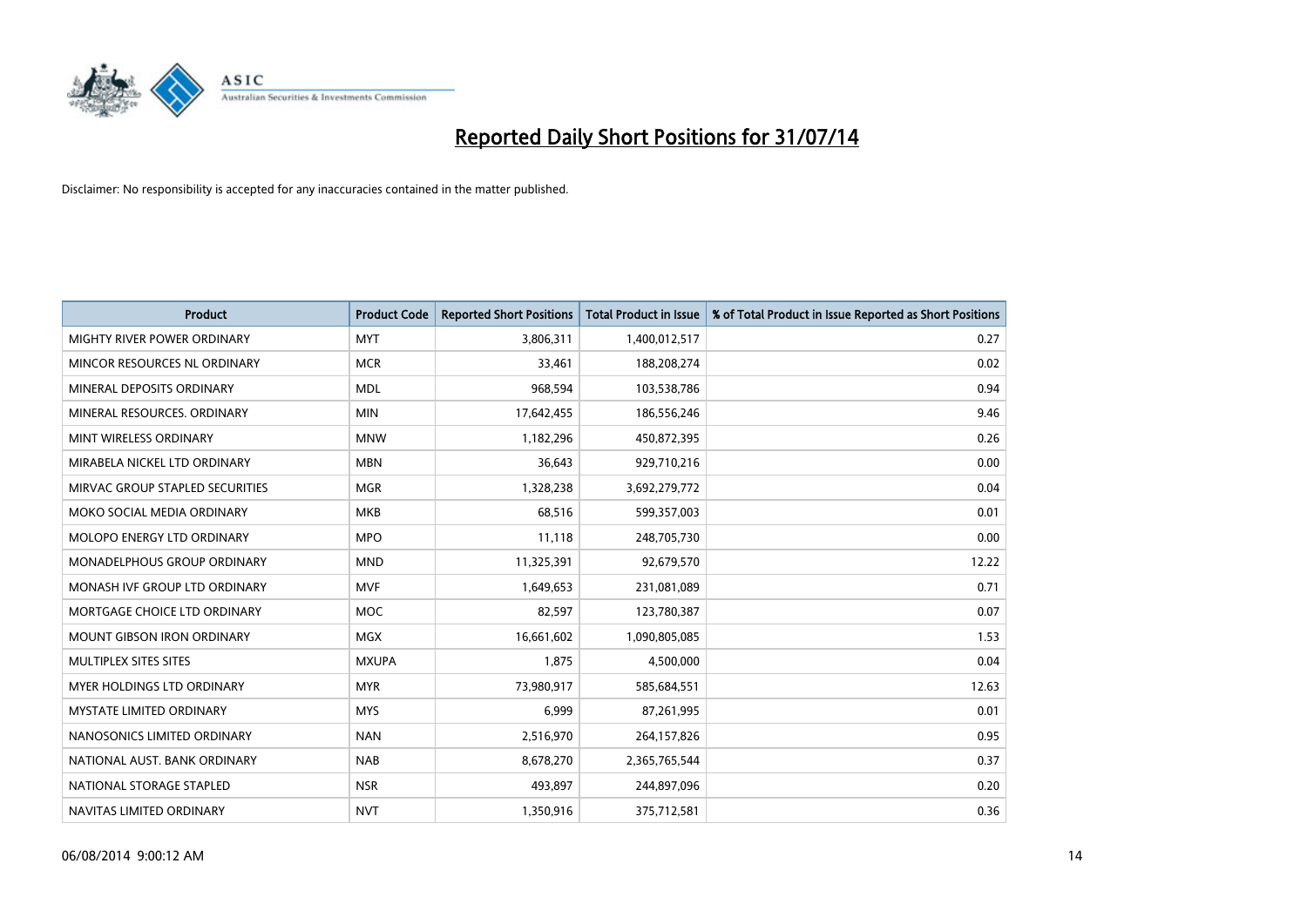

| <b>Product</b>                | <b>Product Code</b> | <b>Reported Short Positions</b> | <b>Total Product in Issue</b> | % of Total Product in Issue Reported as Short Positions |
|-------------------------------|---------------------|---------------------------------|-------------------------------|---------------------------------------------------------|
| NEARMAP LTD ORDINARY          | <b>NEA</b>          | 628,937                         | 337,346,101                   | 0.19                                                    |
| NEON ENERGY LIMITED ORDINARY  | <b>NEN</b>          | 140,474                         | 553,037,848                   | 0.03                                                    |
| NEUREN PHARMACEUT, ORDINARY   | <b>NEU</b>          | 67,231                          | 1,563,586,247                 | 0.00                                                    |
| NEW HOPE CORPORATION ORDINARY | <b>NHC</b>          | 1,374,866                       | 830,933,112                   | 0.17                                                    |
| NEW STANDARD ENERGY ORDINARY  | <b>NSE</b>          | 4,500                           | 386,169,603                   | 0.00                                                    |
| NEWCREST MINING ORDINARY      | <b>NCM</b>          | 14,577,076                      | 766,510,971                   | 1.90                                                    |
| NEWS CORP A NON-VOTING CDI    | <b>NWSLV</b>        | 408,435                         | 3,103,217                     | 13.16                                                   |
| NEWS CORP B VOTING CDI        | <b>NWS</b>          | 2,247,417                       | 21,214,876                    | 10.59                                                   |
| NEWSAT LIMITED ORDINARY       | <b>NWT</b>          | 8,063,060                       | 612,199,841                   | 1.32                                                    |
| NEXTDC LIMITED ORDINARY       | <b>NXT</b>          | 18,379,867                      | 193,154,486                   | 9.52                                                    |
| NEXUS ENERGY LIMITED ORDINARY | <b>NXS</b>          | 83,983                          | 1,330,219,459                 | 0.01                                                    |
| NIB HOLDINGS LIMITED ORDINARY | <b>NHF</b>          | 2,025,925                       | 439,004,182                   | 0.46                                                    |
| NIDO PETROLEUM ORDINARY       | <b>NDO</b>          | 42,500                          | 2,049,984,302                 | 0.00                                                    |
| NINE ENTERTAINMENT ORDINARY   | <b>NEC</b>          | 8,190,316                       | 940,295,023                   | 0.87                                                    |
| NOBLE MINERAL RES ORDINARY    | <b>NMG</b>          | 2,365,726                       | 666,397,952                   | 0.36                                                    |
| NORTHERN IRON LTD ORDINARY    | <b>NFE</b>          | 11,392                          | 484,405,314                   | 0.00                                                    |
| NORTHERN STAR ORDINARY        | <b>NST</b>          | 7,600,478                       | 587,429,659                   | 1.29                                                    |
| NRW HOLDINGS LIMITED ORDINARY | <b>NWH</b>          | 11,635,448                      | 278,888,011                   | 4.17                                                    |
| NUFARM LIMITED ORDINARY       | <b>NUF</b>          | 17,391,915                      | 264,021,627                   | 6.59                                                    |
| NUPLEX INDUSTRIES ORDINARY    | <b>NPX</b>          | 1,000                           | 198,125,827                   | 0.00                                                    |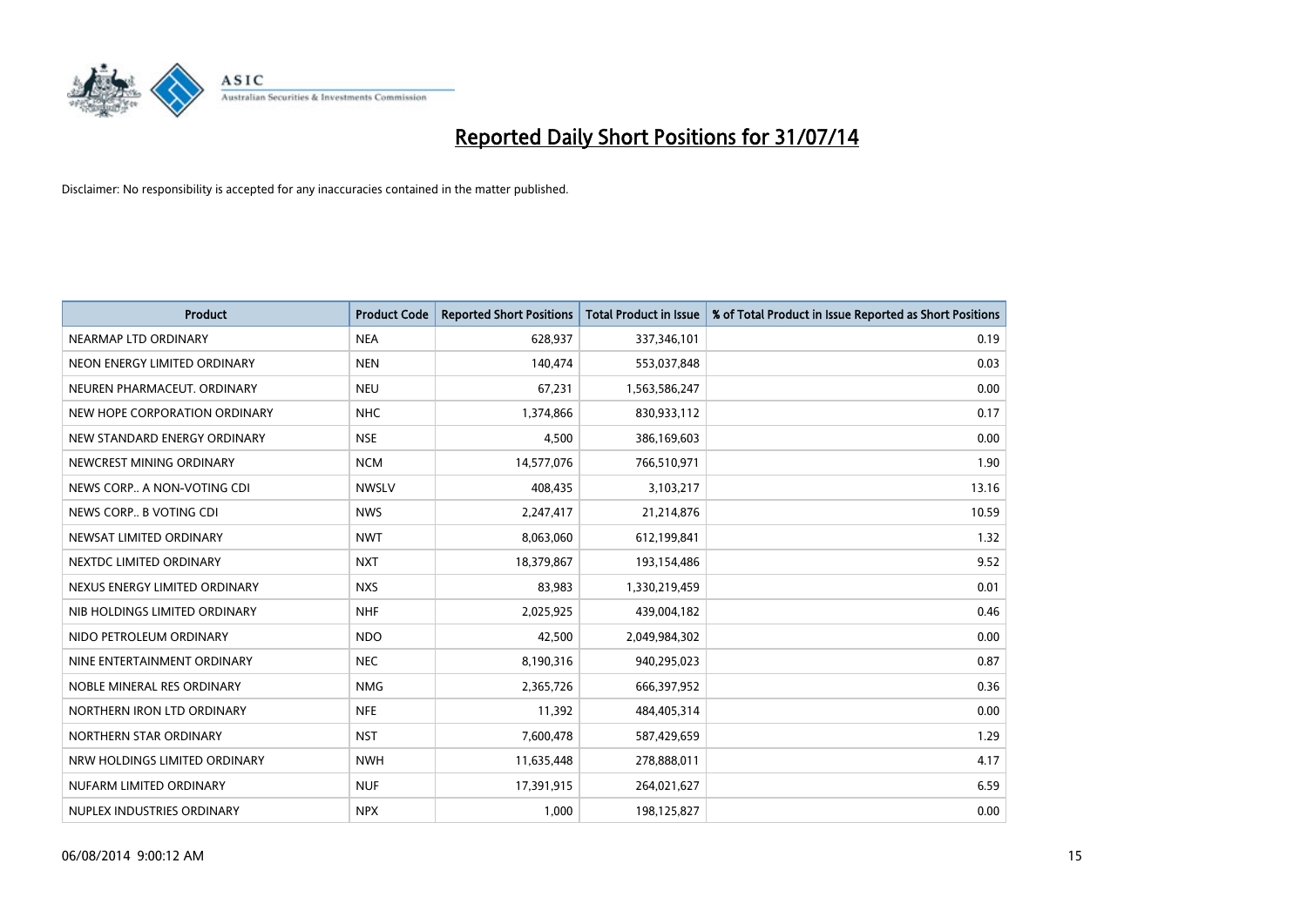

| <b>Product</b>                        | <b>Product Code</b> | <b>Reported Short Positions</b> | <b>Total Product in Issue</b> | % of Total Product in Issue Reported as Short Positions |
|---------------------------------------|---------------------|---------------------------------|-------------------------------|---------------------------------------------------------|
| OCEANAGOLD CORP. CHESS DEPOSITARY INT | <b>OGC</b>          | 1,215,164                       | 301,420,186                   | 0.40                                                    |
| OIL SEARCH LTD ORDINARY               | OSH                 | 6,998,238                       | 1,519,022,225                 | 0.46                                                    |
| OM HOLDINGS LIMITED ORDINARY          | OMH                 | 58,321                          | 733,423,337                   | 0.01                                                    |
| ORICA LIMITED ORDINARY                | ORI                 | 15,822,778                      | 372,743,291                   | 4.24                                                    |
| ORIGIN ENERGY ORDINARY                | <b>ORG</b>          | 7,075,122                       | 1,103,646,907                 | 0.64                                                    |
| OROCOBRE LIMITED ORDINARY             | <b>ORE</b>          | 2,194,226                       | 132,041,911                   | 1.66                                                    |
| ORORA LIMITED ORDINARY                | <b>ORA</b>          | 8,676,604                       | 1,206,684,923                 | 0.72                                                    |
| OROTONGROUP LIMITED ORDINARY          | ORL                 | 231,109                         | 40,880,902                    | 0.57                                                    |
| <b>OZ MINERALS ORDINARY</b>           | OZL                 | 12,994,446                      | 303,470,022                   | 4.28                                                    |
| OZFOREX GROUP LTD ORDINARY            | <b>OFX</b>          | 7,192,251                       | 240,000,000                   | 3.00                                                    |
| PACIFIC BRANDS ORDINARY               | <b>PBG</b>          | 18,719,138                      | 917,226,291                   | 2.04                                                    |
| PACT GROUP HLDGS LTD ORDINARY         | PGH                 | 4,022,769                       | 294,097,961                   | 1.37                                                    |
| PALADIN ENERGY LTD ORDINARY           | <b>PDN</b>          | 97,371,102                      | 964, 367, 284                 | 10.10                                                   |
| PANAUST LIMITED ORDINARY              | <b>PNA</b>          | 258,462                         | 635,580,654                   | 0.04                                                    |
| PANORAMIC RESOURCES ORDINARY          | PAN                 | 152,700                         | 322,275,824                   | 0.05                                                    |
| PANTERRA GOLD LTD ORDINARY            | PGI                 |                                 | 822,241,166                   | 0.00                                                    |
| PAPERLINX LIMITED ORDINARY            | <b>PPX</b>          | 44,770                          | 665, 181, 261                 | 0.01                                                    |
| PAPILLON RES LTD ORDINARY             | PIR                 | 6,214,211                       | 352,044,210                   | 1.77                                                    |
| PATTIES FOODS LTD ORDINARY            | <b>PFL</b>          | 8,001                           | 139,144,338                   | 0.01                                                    |
| PEET LIMITED ORDINARY                 | <b>PPC</b>          | 89,898                          | 433,389,348                   | 0.02                                                    |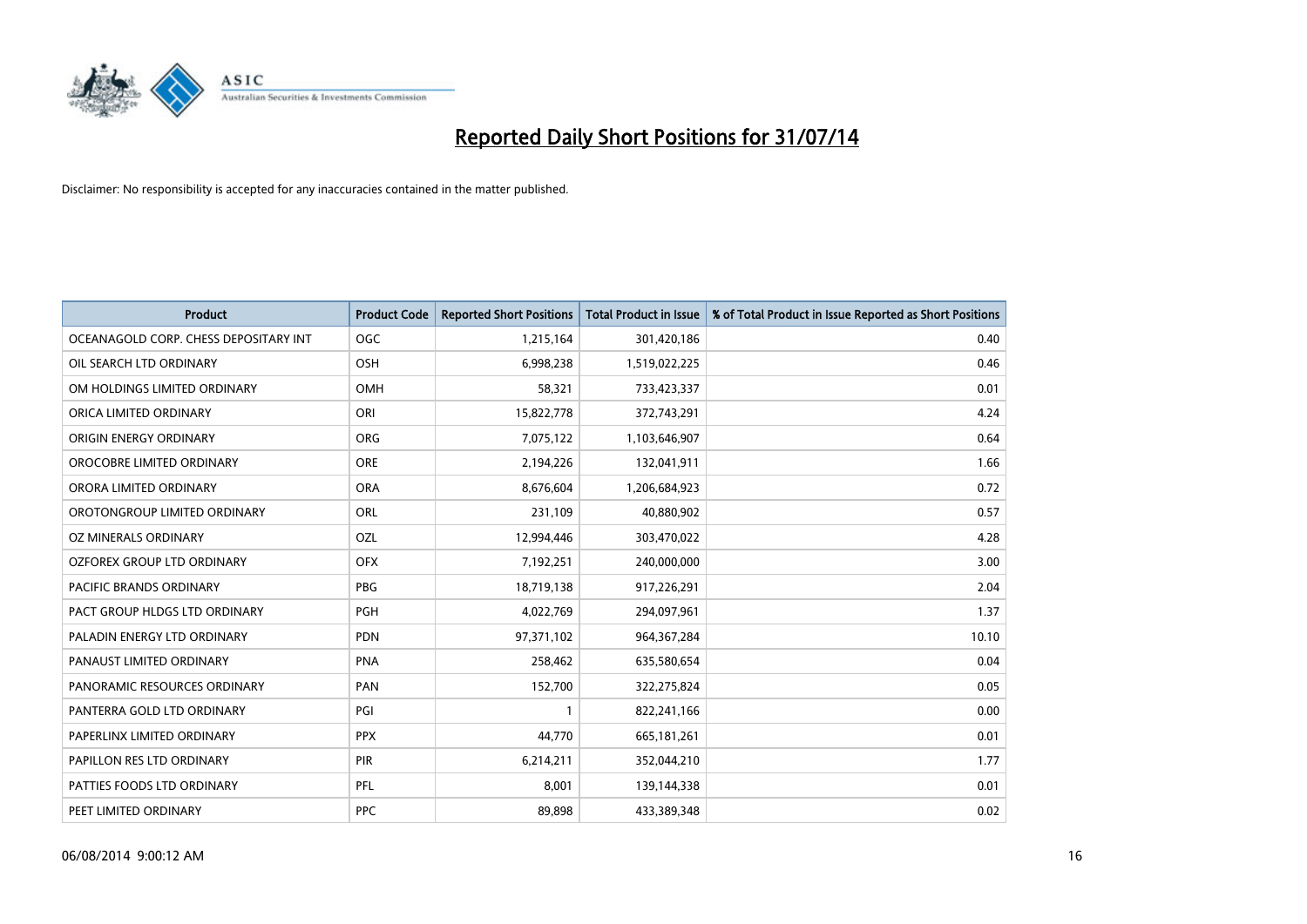

| <b>Product</b>                    | <b>Product Code</b> | <b>Reported Short Positions</b> | <b>Total Product in Issue</b> | % of Total Product in Issue Reported as Short Positions |
|-----------------------------------|---------------------|---------------------------------|-------------------------------|---------------------------------------------------------|
| PERPETUAL LIMITED ORDINARY        | PPT                 | 1,273,248                       | 46,574,426                    | 2.73                                                    |
| PERSEUS MINING LTD ORDINARY       | <b>PRU</b>          | 9,098,262                       | 526,656,401                   | 1.73                                                    |
| PHARMAXIS LTD ORDINARY            | <b>PXS</b>          | 83,330                          | 309,514,849                   | 0.03                                                    |
| PLATINA RESOURCES ORDINARY        | <b>PGM</b>          | 80,461                          | 132,608,167                   | 0.06                                                    |
| PLATINUM ASSET ORDINARY           | <b>PTM</b>          | 1,059,169                       | 580,336,142                   | 0.18                                                    |
| PLATINUM AUSTRALIA ORDINARY       | <b>PLA</b>          | 836,127                         | 504,968,043                   | 0.17                                                    |
| PMP LIMITED ORDINARY              | <b>PMP</b>          | 27,581                          | 323,781,124                   | 0.01                                                    |
| PRANA BIOTECHNOLOGY ORDINARY      | PBT                 | 4,824,133                       | 488,646,960                   | 0.99                                                    |
| PREMIER INVESTMENTS ORDINARY      | <b>PMV</b>          | 620,531                         | 155,714,874                   | 0.40                                                    |
| PRIMA BIOMED LTD ORDINARY         | <b>PRR</b>          | 132,361                         | 1,228,709,341                 | 0.01                                                    |
| PRIMARY HEALTH CARE ORDINARY      | <b>PRY</b>          | 19,086,531                      | 505,659,944                   | 3.77                                                    |
| PRIME MEDIA GRP LTD ORDINARY      | <b>PRT</b>          | 1,665,940                       | 366,330,303                   | 0.45                                                    |
| PROGRAMMED ORDINARY               | <b>PRG</b>          | 237,503                         | 118,253,992                   | 0.20                                                    |
| OANTAS AIRWAYS ORDINARY           | QAN                 | 76,330,206                      | 2,196,330,250                 | 3.48                                                    |
| OBE INSURANCE GROUP ORDINARY      | QBE                 | 14,340,591                      | 1,277,602,695                 | 1.12                                                    |
| ORXPHARMA LTD ORDINARY            | <b>QRX</b>          | 30,000                          | 164,190,969                   | 0.02                                                    |
| <b>QUBE HOLDINGS LTD ORDINARY</b> | <b>QUB</b>          | 20,419,430                      | 1,051,172,929                 | 1.94                                                    |
| RAMELIUS RESOURCES DEFERRED       | <b>RMSNA</b>        | 40                              | 99,512,019                    | 0.00                                                    |
| RAMELIUS RESOURCES ORDINARY       | <b>RMS</b>          | 756,406                         | 398,188,073                   | 0.19                                                    |
| RAMSAY HEALTH CARE ORDINARY       | <b>RHC</b>          | 1,524,763                       | 202,081,252                   | 0.75                                                    |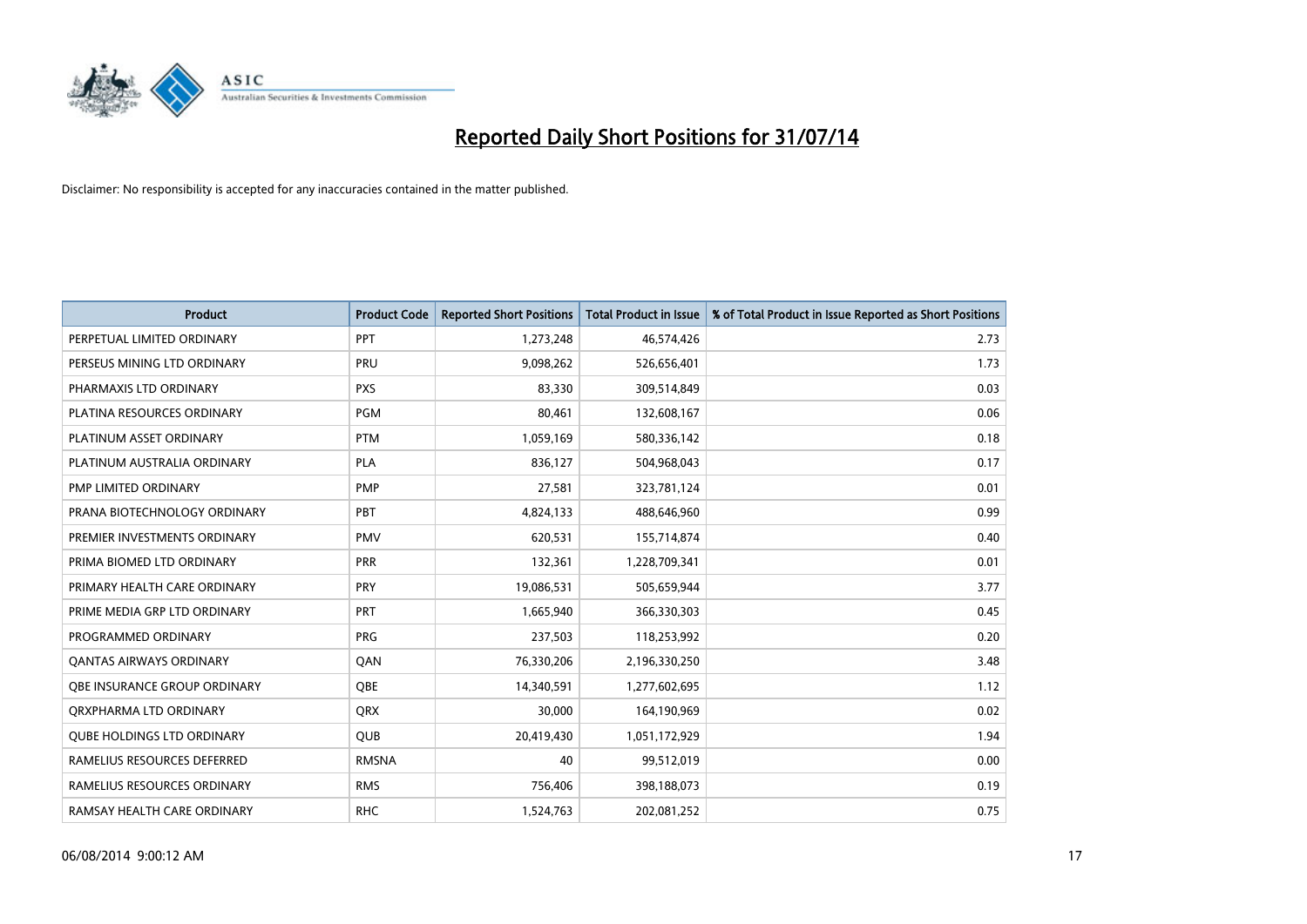

| Product                         | <b>Product Code</b> | <b>Reported Short Positions</b> | <b>Total Product in Issue</b> | % of Total Product in Issue Reported as Short Positions |
|---------------------------------|---------------------|---------------------------------|-------------------------------|---------------------------------------------------------|
| <b>RCR TOMLINSON ORDINARY</b>   | <b>RCR</b>          | 575,648                         | 136,989,238                   | 0.42                                                    |
| <b>REA GROUP ORDINARY</b>       | <b>REA</b>          | 1,622,710                       | 131,714,699                   | 1.23                                                    |
| RECALL HOLDINGS LTD ORDINARY    | <b>REC</b>          | 6,448,537                       | 312,903,583                   | 2.06                                                    |
| <b>RECKON LIMITED ORDINARY</b>  | <b>RKN</b>          | 1,272,313                       | 112,084,762                   | 1.14                                                    |
| <b>RED 5 LIMITED ORDINARY</b>   | <b>RED</b>          | 174,740                         | 759,451,008                   | 0.02                                                    |
| <b>RED FORK ENERGY ORDINARY</b> | <b>RFE</b>          | 752,319                         | 501,051,719                   | 0.15                                                    |
| REDBANK ENERGY LTD ORDINARY     | AEJ                 | 13                              | 786,287                       | 0.00                                                    |
| REED RESOURCES LTD ORDINARY     | <b>RDR</b>          | 2,000                           | 523,453,895                   | 0.00                                                    |
| REGIS RESOURCES ORDINARY        | <b>RRL</b>          | 38,097,733                      | 499,744,095                   | 7.62                                                    |
| RESMED INC CDI 10:1             | <b>RMD</b>          | 40,763,616                      | 1,402,915,440                 | 2.91                                                    |
| RESOLUTE MINING ORDINARY        | <b>RSG</b>          | 5,191,427                       | 641,189,223                   | 0.81                                                    |
| RESOURCE GENERATION ORDINARY    | <b>RES</b>          | 1,220                           | 581,380,338                   | 0.00                                                    |
| RETAIL FOOD GROUP ORDINARY      | <b>RFG</b>          | 6,821,207                       | 144,878,508                   | 4.71                                                    |
| REX MINERALS LIMITED ORDINARY   | <b>RXM</b>          | 620,672                         | 220,519,784                   | 0.28                                                    |
| RIO TINTO LIMITED ORDINARY      | <b>RIO</b>          | 4,212,378                       | 435,758,720                   | 0.97                                                    |
| ROBUST RESOURCES ORDINARY       | <b>ROL</b>          | 1                               | 195,369,627                   | 0.00                                                    |
| ROC OIL COMPANY ORDINARY        | <b>ROC</b>          | 2,728,508                       | 687,618,400                   | 0.40                                                    |
| ROYAL WOLF HOLDINGS ORDINARY    | <b>RWH</b>          | 212,563                         | 100,387,052                   | 0.21                                                    |
| RURALCO HOLDINGS ORDINARY       | <b>RHL</b>          | 3,658                           | 77,291,069                    | 0.00                                                    |
| SAI GLOBAL LIMITED ORDINARY     | SAI                 | 251,809                         | 210,918,332                   | 0.12                                                    |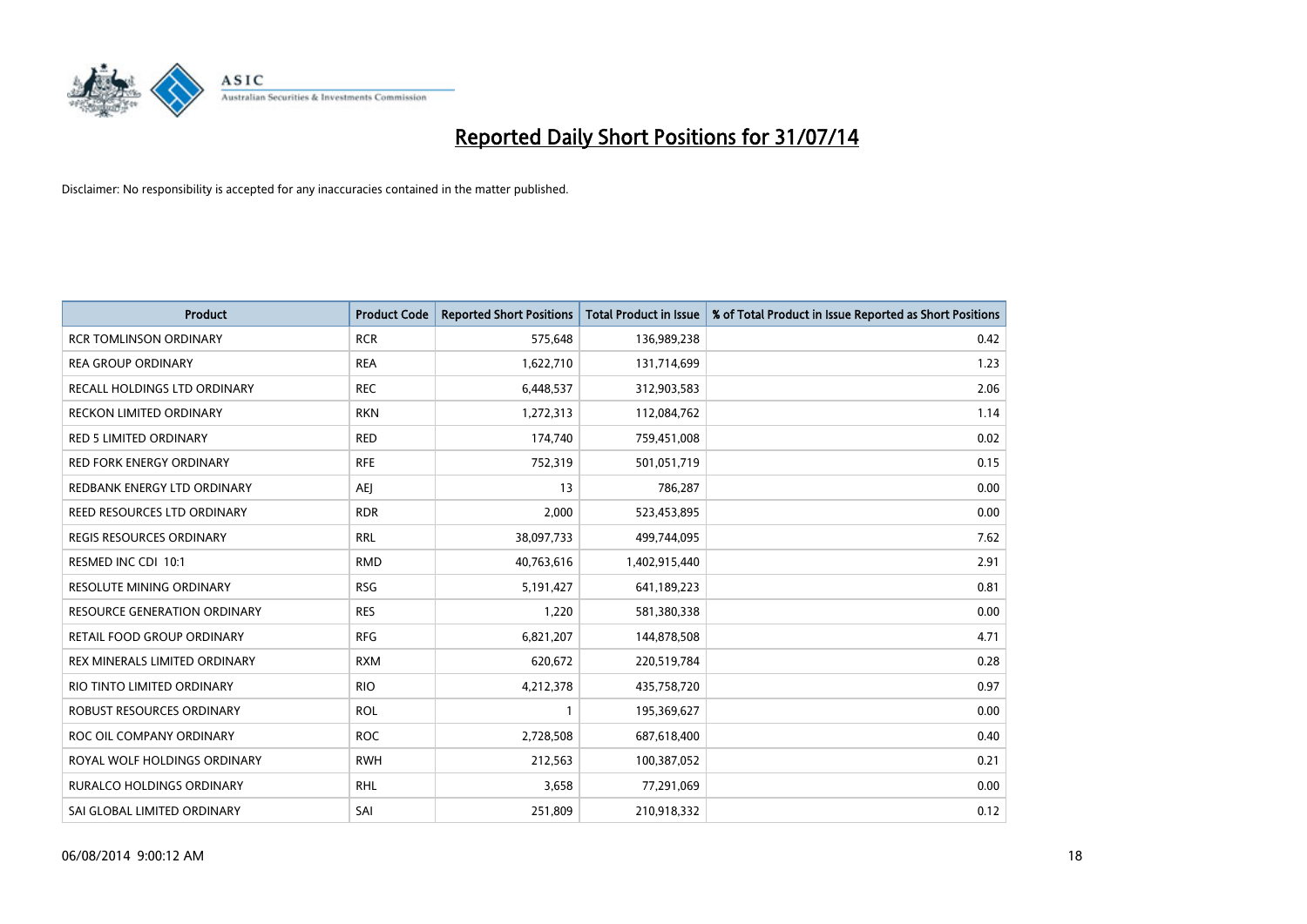

| <b>Product</b>                        | <b>Product Code</b> | <b>Reported Short Positions</b> | <b>Total Product in Issue</b> | % of Total Product in Issue Reported as Short Positions |
|---------------------------------------|---------------------|---------------------------------|-------------------------------|---------------------------------------------------------|
| SALMAT LIMITED ORDINARY               | <b>SLM</b>          | 54                              | 159,812,799                   | 0.00                                                    |
| SAMSON OIL & GAS LTD ORDINARY         | SSN                 | 20,376,960                      | 2,837,756,933                 | 0.72                                                    |
| SANDFIRE RESOURCES ORDINARY           | <b>SFR</b>          | 1,838,230                       | 155,640,968                   | 1.18                                                    |
| SANTOS LTD ORDINARY                   | <b>STO</b>          | 4,572,468                       | 976,661,255                   | 0.47                                                    |
| SARACEN MINERAL ORDINARY              | SAR                 | 1,577,654                       | 792,784,738                   | 0.20                                                    |
| SCA PROPERTY GROUP STAPLED SECURITIES | SCP                 | 30,963,360                      | 648,628,320                   | 4.77                                                    |
| <b>SCENTRE GRP STAPLED</b>            | <b>SCG</b>          | 12,282,287                      | 5,324,296,678                 | 0.23                                                    |
| SEDGMAN LIMITED ORDINARY              | SDM                 | 1,613,878                       | 227,059,277                   | 0.71                                                    |
| SEEK LIMITED ORDINARY                 | <b>SEK</b>          | 11,367,003                      | 340,459,756                   | 3.34                                                    |
| SELECT HARVESTS ORDINARY              | <b>SHV</b>          | 320,314                         | 57,999,427                    | 0.55                                                    |
| SENEX ENERGY LIMITED ORDINARY         | <b>SXY</b>          | 5,632,955                       | 1,148,128,941                 | 0.49                                                    |
| SERVCORP LIMITED ORDINARY             | SRV                 | 3,815                           | 98,432,275                    | 0.00                                                    |
| SERVICE STREAM ORDINARY               | SSM                 | 30                              | 386,389,873                   | 0.00                                                    |
| SEVEN GROUP HOLDINGS ORDINARY         | <b>SVW</b>          | 313,287                         | 302,691,886                   | 0.10                                                    |
| SEVEN WEST MEDIA LTD ORDINARY         | <b>SWM</b>          | 6,790,525                       | 999,160,872                   | 0.68                                                    |
| SFG AUSTRALIA LTD ORDINARY            | <b>SFW</b>          | 6,268                           | 734,874,200                   | 0.00                                                    |
| SHINE CORPORATE ORDINARY              | SHJ                 | 1,568                           | 172,400,081                   | 0.00                                                    |
| SIGMA PHARMACEUTICAL ORDINARY         | <b>SIP</b>          | 19,972,940                      | 1,108,086,575                 | 1.80                                                    |
| SILEX SYSTEMS ORDINARY                | <b>SLX</b>          | 3,862,803                       | 170,440,771                   | 2.27                                                    |
| SILVER CHEF LIMITED ORDINARY          | SIV                 | 81,107                          | 29,469,492                    | 0.28                                                    |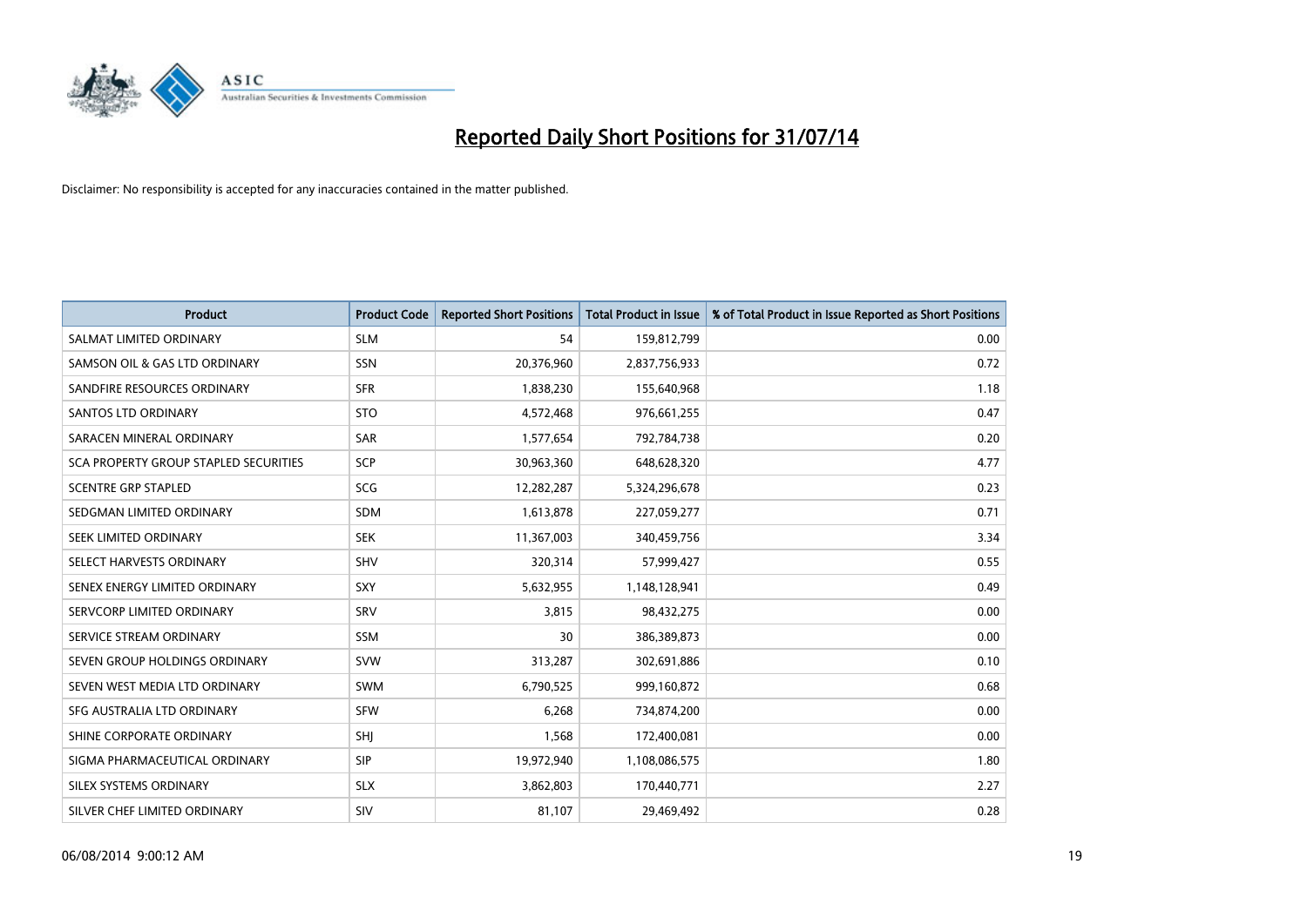

| <b>Product</b>                           | <b>Product Code</b> | <b>Reported Short Positions</b> | <b>Total Product in Issue</b> | % of Total Product in Issue Reported as Short Positions |
|------------------------------------------|---------------------|---------------------------------|-------------------------------|---------------------------------------------------------|
| SILVER LAKE RESOURCE ORDINARY            | <b>SLR</b>          | 18,251,378                      | 503,233,971                   | 3.63                                                    |
| SIMS METAL MGMT LTD ORDINARY             | <b>SGM</b>          | 11,562,781                      | 204,604,433                   | 5.65                                                    |
| SINGAPORE TELECOMM. CHESS DEPOSITARY INT | SGT                 | 7,773,874                       | 116,807,316                   | 6.66                                                    |
| SINO GAS ENERGY ORDINARY                 | <b>SEH</b>          | 4,794,972                       | 1,541,422,358                 | 0.31                                                    |
| SIRIUS RESOURCES NL ORDINARY             | <b>SIR</b>          | 10,980,806                      | 262,394,586                   | 4.18                                                    |
| SIRTEX MEDICAL ORDINARY                  | <b>SRX</b>          | 62,489                          | 56,494,365                    | 0.11                                                    |
| SKILLED GROUP LTD ORDINARY               | <b>SKE</b>          | 4,007,989                       | 235,254,496                   | 1.70                                                    |
| SKY NETWORK ORDINARY                     | <b>SKT</b>          | 162,255                         | 389,139,785                   | 0.04                                                    |
| SKYCITY ENT GRP LTD ORDINARY             | <b>SKC</b>          | 7,169,829                       | 582,088,094                   | 1.23                                                    |
| <b>SLATER &amp; GORDON ORDINARY</b>      | SGH                 | 5,945,619                       | 204,338,625                   | 2.91                                                    |
| SMS MANAGEMENT. ORDINARY                 | <b>SMX</b>          | 2,933,987                       | 69,394,537                    | 4.23                                                    |
| SONIC HEALTHCARE ORDINARY                | SHL                 | 3,079,167                       | 400,811,556                   | 0.77                                                    |
| SOUL PATTINSON (W.H) ORDINARY            | SOL                 | 1,910                           | 239,395,320                   | 0.00                                                    |
| SP AUSNET STAPLED SECURITIES             | SPN                 | 36,737,813                      | 3,425,244,162                 | 1.07                                                    |
| SPARK INFRASTRUCTURE STAPLED US PROHIBT. | SKI                 | 20,587,533                      | 1,466,360,128                 | 1.40                                                    |
| SPDR 200 FUND ETF UNITS                  | <b>STW</b>          | 18,034                          | 46,146,865                    | 0.04                                                    |
| SPOTLESS GRP HLD LTD ORDINARY            | <b>SPO</b>          | 15,092,978                      | 1,098,290,178                 | 1.37                                                    |
| ST BARBARA LIMITED ORDINARY              | <b>SBM</b>          | 13,070,640                      | 488,074,077                   | 2.68                                                    |
| STARPHARMA HOLDINGS ORDINARY             | <b>SPL</b>          | 14,398,990                      | 285,109,680                   | 5.05                                                    |
| STEADFAST GROUP LTD ORDINARY             | <b>SDF</b>          | 4,250,774                       | 501,638,307                   | 0.85                                                    |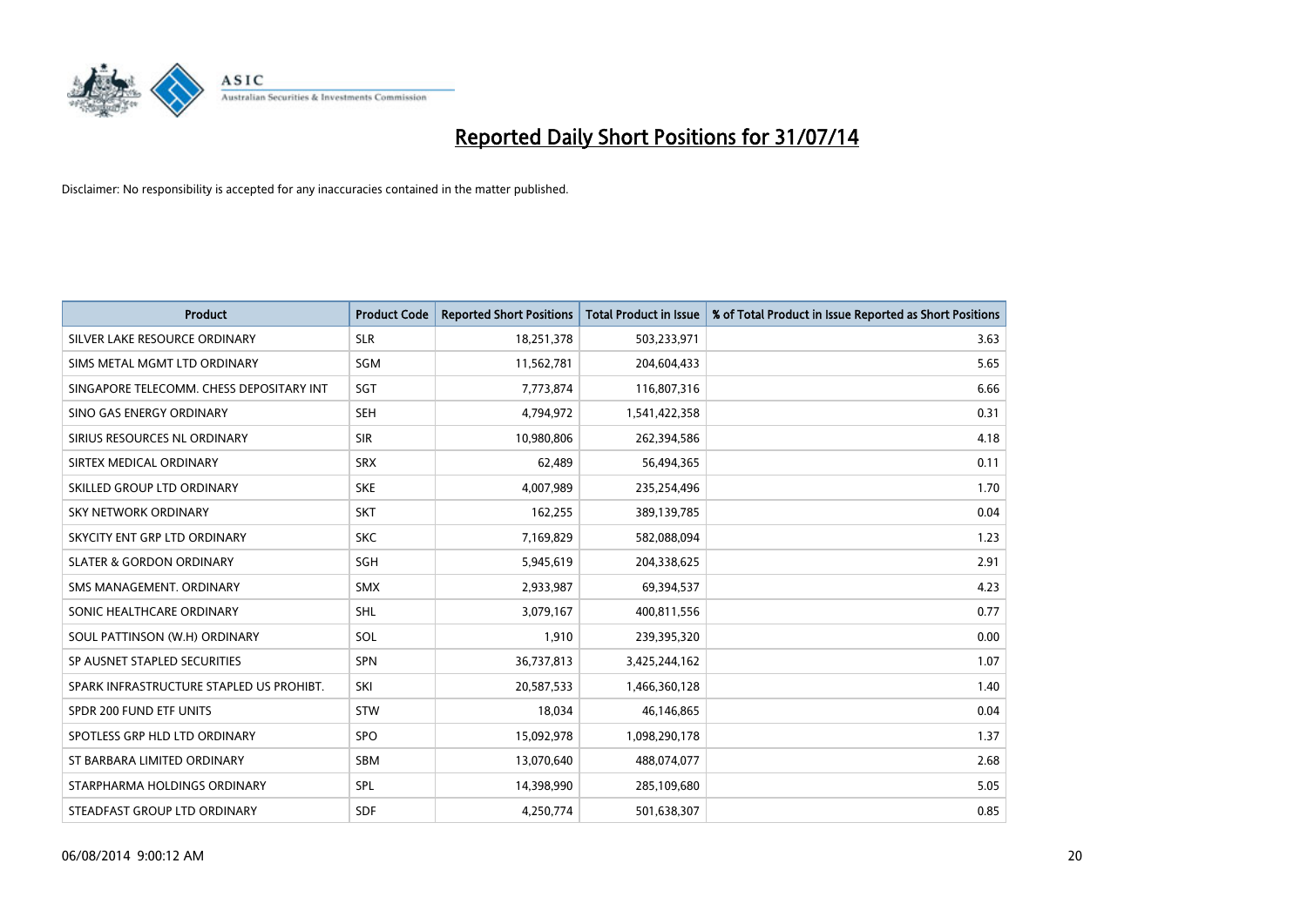

| <b>Product</b>                   | <b>Product Code</b> | <b>Reported Short Positions</b> | <b>Total Product in Issue</b> | % of Total Product in Issue Reported as Short Positions |
|----------------------------------|---------------------|---------------------------------|-------------------------------|---------------------------------------------------------|
| STH CRS ELECT ENGNR ORDINARY     | <b>SXE</b>          | 13,433                          | 161,523,130                   | 0.01                                                    |
| STHN CROSS MEDIA ORDINARY        | <b>SXL</b>          | 30,168,179                      | 705,246,986                   | 4.28                                                    |
| STOCKLAND UNITS/ORD STAPLED      | SGP                 | 14,547,415                      | 2,326,978,560                 | 0.63                                                    |
| STRAITS RES LTD. ORDINARY        | SRO                 | 28,747                          | 1,217,730,293                 | 0.00                                                    |
| STRIKE ENERGY LTD ORDINARY       | <b>STX</b>          | 4,000                           | 833,330,946                   | 0.00                                                    |
| STW COMMUNICATIONS ORDINARY      | SGN                 | 1,905,279                       | 403,828,512                   | 0.47                                                    |
| SUNCORP GROUP LTD ORDINARY       | <b>SUN</b>          | 12,035,889                      | 1,286,600,980                 | 0.94                                                    |
| SUNDANCE ENERGY ORDINARY         | <b>SEA</b>          | 8,392,495                       | 548,714,663                   | 1.53                                                    |
| SUNDANCE RESOURCES ORDINARY      | SDL                 | 78,515,931                      | 3,082,028,456                 | 2.55                                                    |
| SUNLAND GROUP LTD ORDINARY       | <b>SDG</b>          | 162,829                         | 181,710,087                   | 0.09                                                    |
| SUPER RET REP LTD ORDINARY       | <b>SUL</b>          | 6,447,564                       | 196,731,620                   | 3.28                                                    |
| SYD AIRPORT STAPLED US PROHIBIT. | <b>SYD</b>          | 16,715,759                      | 2,216,216,041                 | 0.75                                                    |
| SYRAH RESOURCES ORDINARY         | <b>SYR</b>          | 5,179,156                       | 163,005,614                   | 3.18                                                    |
| TABCORP HOLDINGS LTD ORDINARY    | <b>TAH</b>          | 17,049,008                      | 762,954,019                   | 2.23                                                    |
| TAP OIL LIMITED ORDINARY         | <b>TAP</b>          | 8,184                           | 243,150,627                   | 0.00                                                    |
| TASSAL GROUP LIMITED ORDINARY    | <b>TGR</b>          | 530,276                         | 146,507,029                   | 0.36                                                    |
| TATTS GROUP LTD ORDINARY         | <b>TTS</b>          | 19,850,920                      | 1,434,545,797                 | 1.38                                                    |
| <b>TECHNOLOGY ONE ORDINARY</b>   | <b>TNE</b>          | 60,942                          | 308,796,455                   | 0.02                                                    |
| TELECOM CORPORATION ORDINARY     | <b>TEL</b>          | 8,081,451                       | 1,828,530,844                 | 0.44                                                    |
| TELSTRA CORPORATION, ORDINARY    | TLS                 | 45,523,383                      | 12,443,074,357                | 0.37                                                    |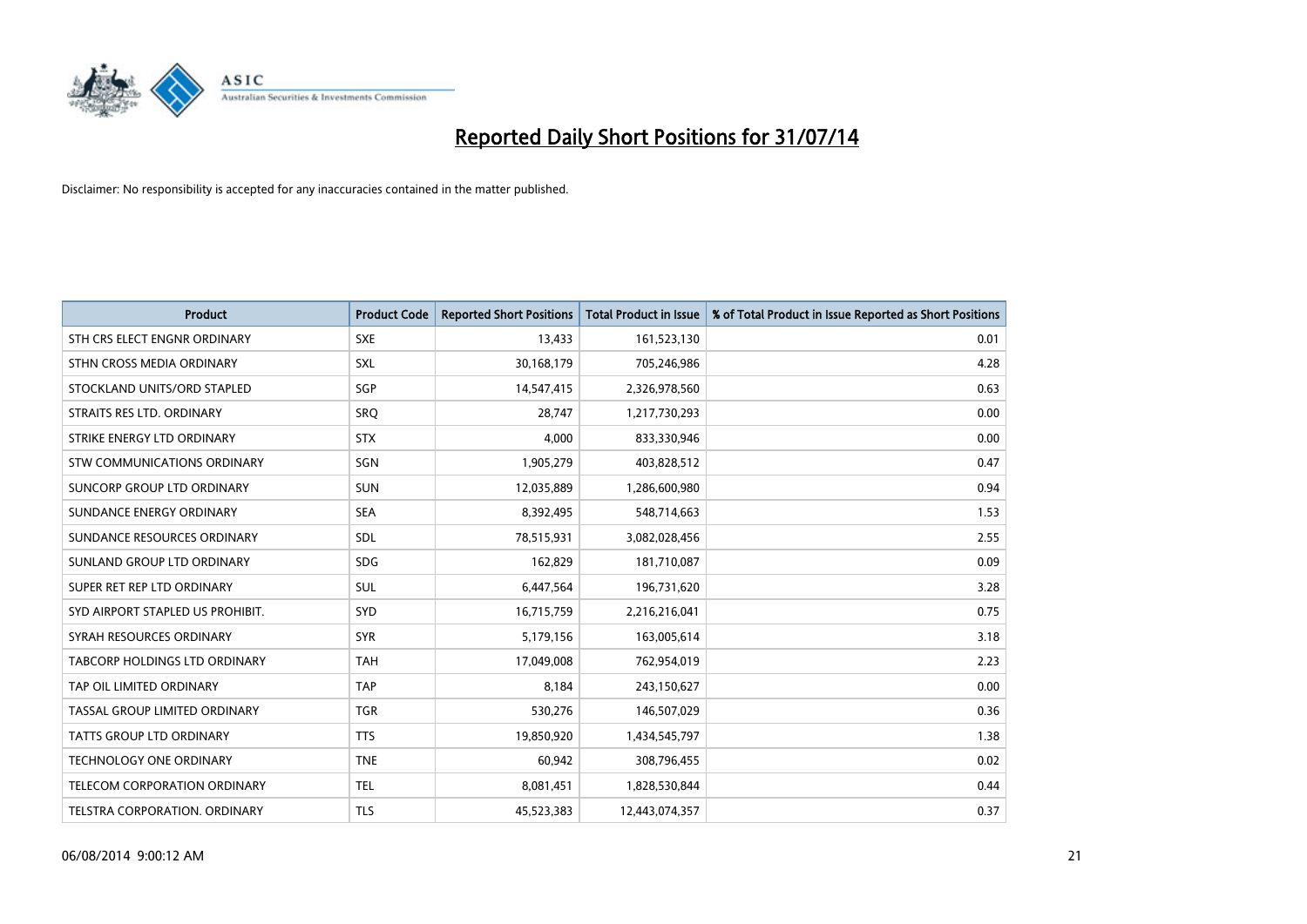

| <b>Product</b>                       | <b>Product Code</b> | <b>Reported Short Positions</b> | <b>Total Product in Issue</b> | % of Total Product in Issue Reported as Short Positions |
|--------------------------------------|---------------------|---------------------------------|-------------------------------|---------------------------------------------------------|
| TEN NETWORK HOLDINGS ORDINARY        | <b>TEN</b>          | 148,218,029                     | 2,630,984,596                 | 5.63                                                    |
| TERANGA GOLD CORP CDI 1:1            | <b>TGZ</b>          | 54,385                          | 82,371,687                    | 0.07                                                    |
| TFS CORPORATION LTD ORDINARY         | <b>TFC</b>          | 1,799,067                       | 324,157,408                   | 0.55                                                    |
| THE PAS GROUP LTD ORDINARY           | <b>PGR</b>          | 609,390                         | 136,690,860                   | 0.45                                                    |
| THE REJECT SHOP ORDINARY             | <b>TRS</b>          | 3,223,306                       | 28,844,648                    | 11.17                                                   |
| THORN GROUP LIMITED ORDINARY         | <b>TGA</b>          | 28,573                          | 150,634,985                   | 0.02                                                    |
| TIGER RESOURCES ORDINARY             | <b>TGS</b>          | 2,026,324                       | 898,784,227                   | 0.23                                                    |
| TITAN ENERGY SERVICE ORDINARY        | <b>TTN</b>          | 20,000                          | 50,585,915                    | 0.04                                                    |
| TOLL HOLDINGS LTD ORDINARY           | <b>TOL</b>          | 28,689,752                      | 717,133,875                   | 4.00                                                    |
| TOX FREE SOLUTIONS ORDINARY          | <b>TOX</b>          | 3,430,471                       | 133,752,359                   | 2.56                                                    |
| TPG TELECOM LIMITED ORDINARY         | <b>TPM</b>          | 10,630,809                      | 793,808,141                   | 1.34                                                    |
| <b>TRADE ME GROUP ORDINARY</b>       | <b>TME</b>          | 2,757,587                       | 396,584,956                   | 0.70                                                    |
| TRANSFIELD SERVICES ORDINARY         | <b>TSE</b>          | 26,314,922                      | 512,457,716                   | 5.14                                                    |
| TRANSPACIFIC INDUST, ORDINARY        | <b>TPI</b>          | 3,749,675                       | 1,579,472,080                 | 0.24                                                    |
| TRANSURBAN GROUP TRIPLE STAPLED SEC. | <b>TCL</b>          | 20,193,521                      | 1,896,384,069                 | 1.06                                                    |
| <b>TREASURY GROUP ORDINARY</b>       | <b>TRG</b>          | 33,773                          | 23,070,755                    | 0.15                                                    |
| TREASURY WINE ESTATE ORDINARY        | <b>TWE</b>          | 23,513,619                      | 649,427,560                   | 3.62                                                    |
| TRITON MIN LTD ORDINARY              | <b>TON</b>          | 77.040                          | 299,304,477                   | 0.03                                                    |
| TROY RESOURCES LTD ORDINARY          | <b>TRY</b>          | 2,143,498                       | 195,034,997                   | 1.10                                                    |
| UGL LIMITED ORDINARY                 | UGL                 | 18,554,561                      | 166,511,240                   | 11.14                                                   |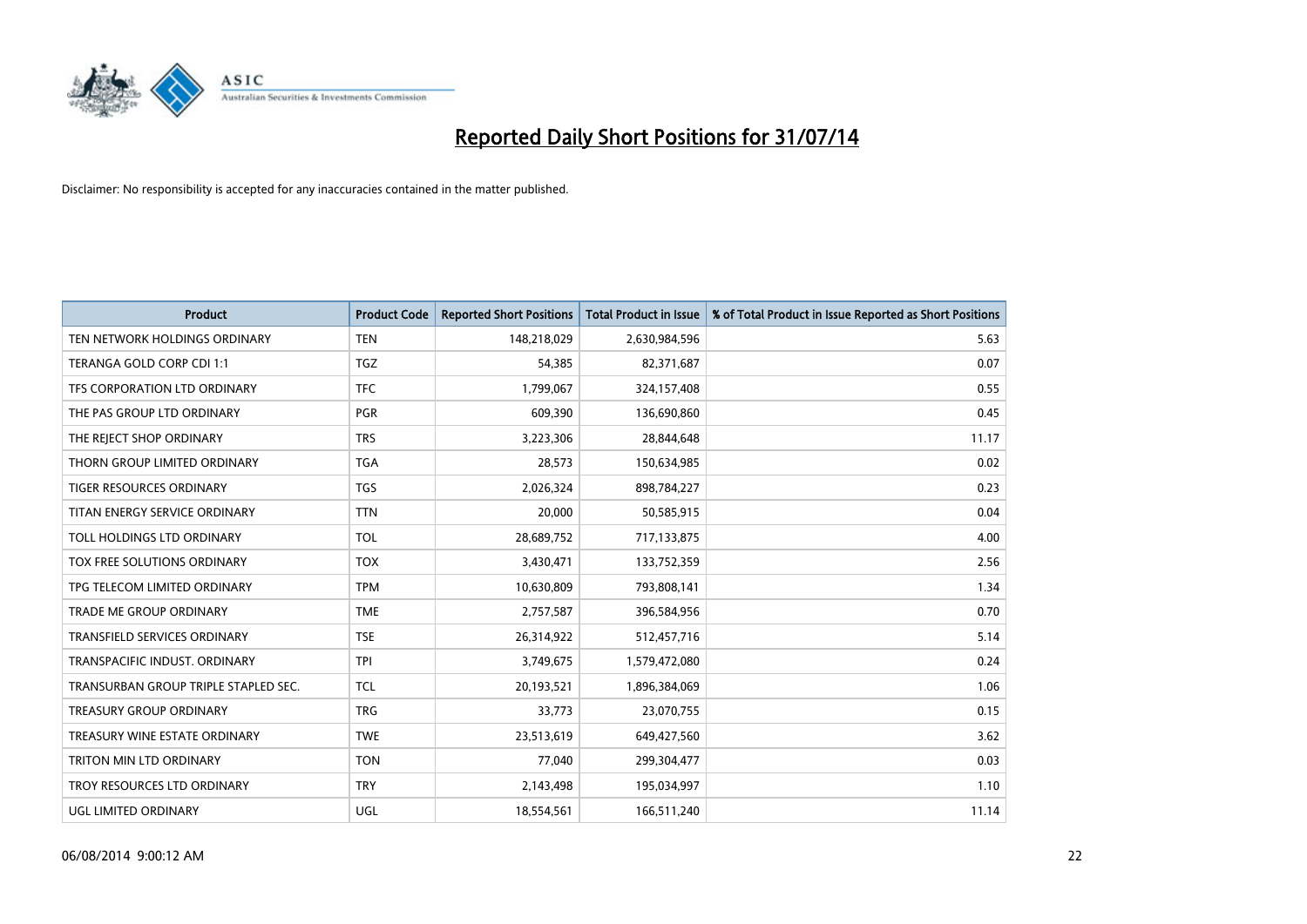

| <b>Product</b>                       | <b>Product Code</b> | <b>Reported Short Positions</b> | <b>Total Product in Issue</b> | % of Total Product in Issue Reported as Short Positions |
|--------------------------------------|---------------------|---------------------------------|-------------------------------|---------------------------------------------------------|
| UNILIFE CORPORATION CDI 6:1          | <b>UNS</b>          | 120,000                         | 268,394,868                   | 0.04                                                    |
| UXC LIMITED ORDINARY                 | <b>UXC</b>          | 3,058,137                       | 322,477,434                   | 0.95                                                    |
| <b>VEDA GROUP LTD ORDINARY</b>       | <b>VED</b>          | 16,702,503                      | 842,055,406                   | 1.98                                                    |
| <b>VILLAGE ROADSHOW LTD ORDINARY</b> | <b>VRL</b>          | 1,192,746                       | 159,504,142                   | 0.75                                                    |
| <b>VIRGIN AUS HLDG LTD ORDINARY</b>  | VAH                 | 60,320,510                      | 3,514,825,734                 | 1.72                                                    |
| <b>VIRTUS HEALTH LTD ORDINARY</b>    | <b>VRT</b>          | 4,751,035                       | 79,722,678                    | 5.96                                                    |
| <b>VOCATION LTD ORDINARY</b>         | <b>VET</b>          | 12,374,515                      | 202,899,894                   | 6.10                                                    |
| <b>VOCUS COMMS LTD ORDINARY</b>      | VOC                 | 261,673                         | 94,609,834                    | 0.28                                                    |
| WARRNAMBOOL CHEESE ORDINARY          | <b>WCB</b>          | 5,026                           | 56,098,797                    | 0.01                                                    |
| <b>WATPAC LIMITED ORDINARY</b>       | <b>WTP</b>          | 2,615                           | 186,489,922                   | 0.00                                                    |
| WEBIET LIMITED ORDINARY              | WEB                 | 1,304,291                       | 79,397,959                    | 1.64                                                    |
| <b>WESFARMERS LIMITED ORDINARY</b>   | <b>WES</b>          | 6,884,949                       | 1,143,274,951                 | 0.60                                                    |
| <b>WESTERN AREAS LTD ORDINARY</b>    | <b>WSA</b>          | 15,400,704                      | 232,310,014                   | 6.63                                                    |
| WESTERN DESERT RES. ORDINARY         | <b>WDR</b>          | 6,183,309                       | 620,049,919                   | 1.00                                                    |
| WESTERN DESERT RES. RIGHTS 31-MAR-14 | <b>WDRR</b>         | 17,835                          | 120,009,662                   | 0.01                                                    |
| <b>WESTFIELD CORP STAPLED</b>        | WFD                 | 3,252,547                       | 2,078,089,686                 | 0.16                                                    |
| WESTFIELD GROUP ORD/UNIT STAPLED SEC | <b>WDC</b>          | 1,688,097                       | 2,078,089,686                 | 0.08                                                    |
| WESTFIELD RETAIL TST UNIT STAPLED    | <b>WRT</b>          | 74,483                          | 2,979,214,029                 | 0.00                                                    |
| WESTPAC BANKING CORP ORDINARY        | <b>WBC</b>          | 22,051,394                      | 3,109,048,309                 | 0.71                                                    |
| WHITE ENERGY COMPANY ORDINARY        | <b>WEC</b>          | 31,950                          | 328,374,494                   | 0.01                                                    |